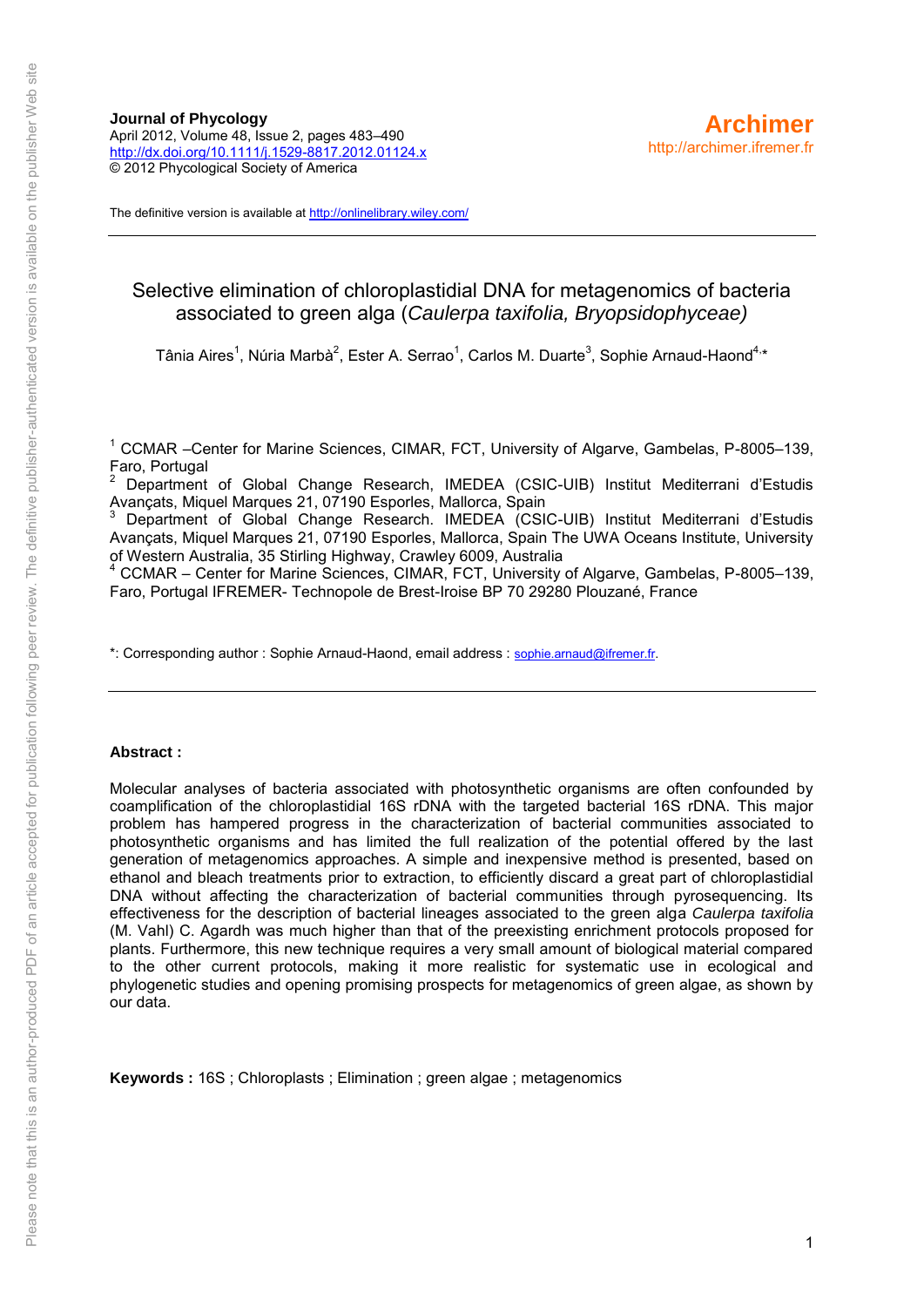- List of Abbreviations:
- µL- microliters
- μm- micrometers
- 16S rRNA- 16S ribosomal RNA
- BE- Bleach-Ethanol pre-treatment
- CF- Chloroplast Filtration protocol
- CTAB- Cetyl trimethylammonium bromide
- DAPI- 49.6-di amidino-2-phenylindole
- DGGE- Denaturing Gradient Gel Electrophoresis
- DIC- Differential interference contrast microscopy
- mg- milligrams
- min- minutes
- mL- milliliters
- Ng- nanograms
- OUT- Operational Taxonomic Unit
- RDP- Ribosomal Database Project
- sec- seconds
- SK- Spin Kit for soil
- TGGE- Temperature gradient gel electrophoresis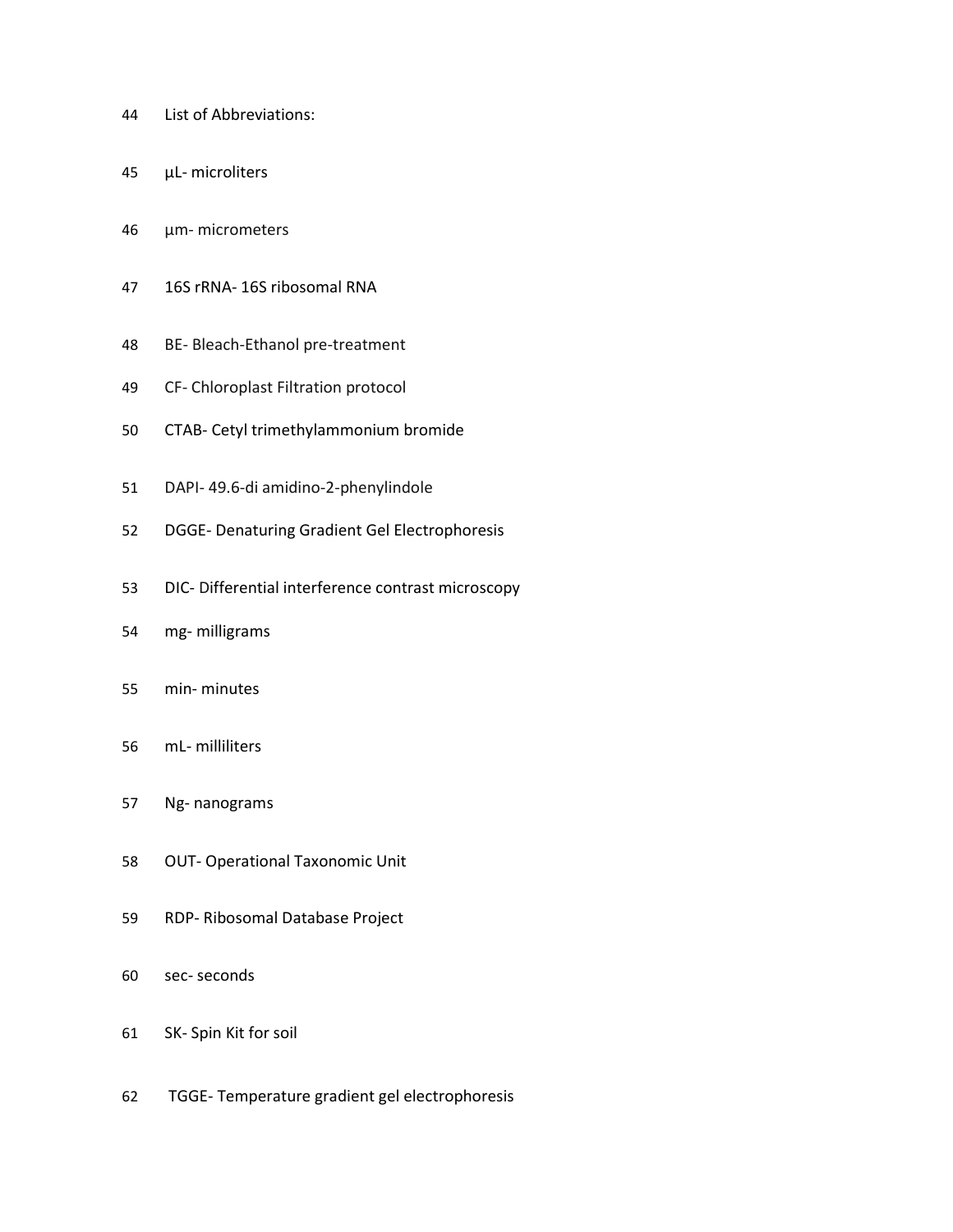TRFLP- Terminal Restriction Fragment Length Polymorphism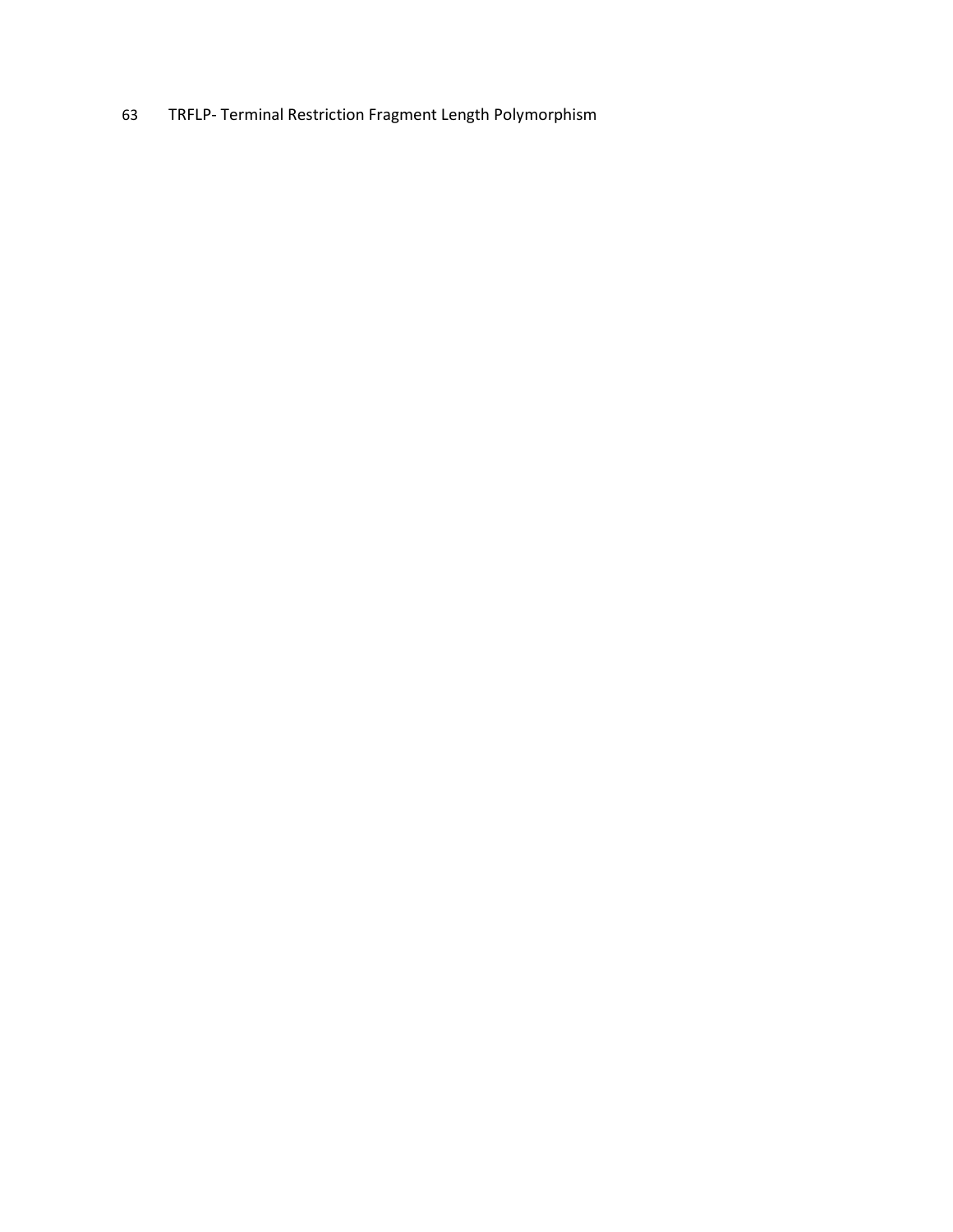Introduction

| 65 | The exploration of microbial diversity has been hindered until recently by the fact that  |
|----|-------------------------------------------------------------------------------------------|
| 66 | about ninety-nine per cent of all microorganisms in almost every environment cannot       |
| 67 | be cultured, particularly symbiotic bacteria due to highly specialized relationships with |
| 68 | their hosts (Amann et al. 1990, Handelsman 2004). Metagenomics is expected to             |
| 69 | become the main technique used to overcome the culture bottleneck and to unveil the       |
| 70 | diversity of bacterial communities associated with a wide range of environmental          |
| 71 | niches (Venter et al. 2004, Edwards et al. 2006, Daniel 2005, Martín-Cuadrado et al.      |
| 72 | 2007, Wang et al. 2009). The exploration of prokaryote diversity living inside other      |
| 73 | eukaryotes has not, however, progressed at the same pace as its exploration in other,     |
| 74 | non-living habitats.                                                                      |
| 75 | Bacterial communities living associated to plants and algae have been reported across     |
| 76 | a wide range of aquatic and terrestrial niches, such as root nodules (Sun et al. 2008),   |
| 77 | galls (Ashen and Goff 1996, Ashen and Goff 1998), or inside other plant tissues           |
| 78 | (Meusnier et al. 2001, Koopman et al. 2010). Their identity, role and function are        |
| 79 | essential information for the understanding of the metabolism and dynamics of             |
| 80 | macroscopic primary producers and the ecosystems they support. The study of               |
| 81 | bacterial communities in association with macroalgae progressed significantly during      |
| 82 | the last decade, due to the use of several culture-independent molecular approaches       |
| 83 | such as community fingerprinting (DGGE, TGGE and TRFLP) and clone libraries,              |
| 84 | allowing an increase in the number and complexity of studies (Goecke et al. 2010).        |
| 85 | Several recent studies on 36 macroalgal species, brought to light 56 new bacterial        |
| 86 | species (Goecke et al. 2010) and others also demonstrated a highly specific association   |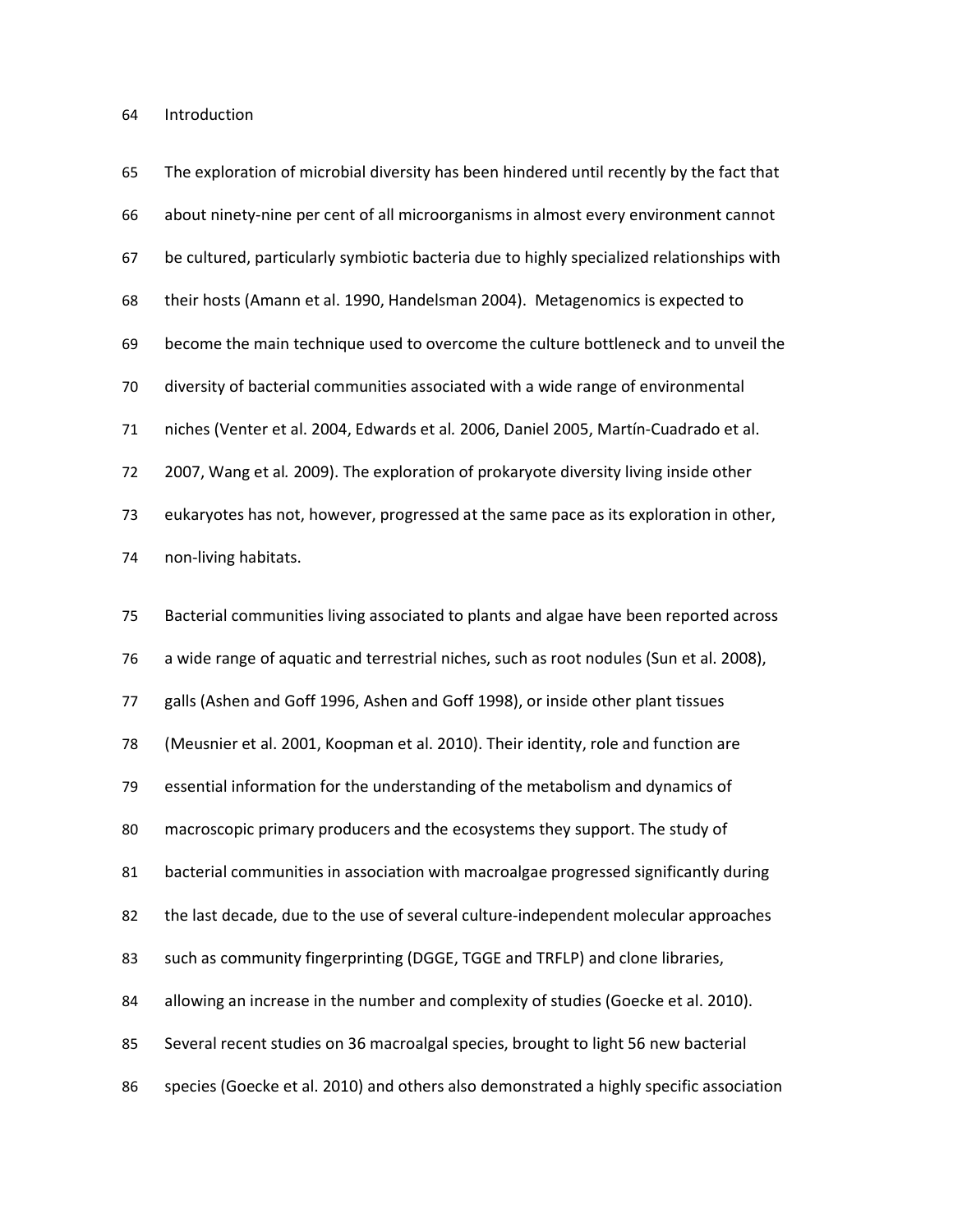| 87  | of bacterial communities with marine macroalgae (Staufenberger et al. 2008, Lachnit      |
|-----|------------------------------------------------------------------------------------------|
| 88  | et al. 2009, Wiese et al. 2009). A major stumbling block for the application of          |
| 89  | metagenomic analyses to investigate plant microbiota is the cyanobacterial origin of all |
| 90  | chloroplast lineages, whether derived from primary or secondary endosymbiosis            |
| 91  | (Whatley et al. 1979), which will interfere with the 16S rRNA characterization of        |
| 92  | bacteria through massive co-amplification of the host's chloroplastidial DNA with the    |
| 93  | conserved 16S rRNA primers typically used (Chelius and Triplett 2001, Sakai et al. 2004, |
| 94  | Green and Minz 2005, Wang et al. 2008). The construction of metagenomic libraries        |
| 95  | for bacteria associated with plants or algae is therefore technically challenging, as in |
| 96  | the absence of a previous elimination of chloroplastidial DNA from extraction products   |
| 97  | a high amount of plant/algae-derived DNA is likely to mask the microbial contribution.   |
| 98  | Enrichment procedures based on enzymatic hydrolysis and/or subsequent differential       |
| 99  | centrifugation have recently been proposed to solve the problem of chloroplastidial      |
| 100 | contamination (Jiao et al. 2006, Wang et al. 2008) when characterizing bacterial         |
| 101 | communities associated with seeds and leaves. Yet this requires a huge amount of         |
| 102 | tissue ["in kilogram quantities"; (Wang et al. 2008)], which is not feasible or          |
| 103 | manageable for a variety of plants or algae or for specific purposes where single        |
| 104 | individuals are required. The alternative method (Jiao et al. 2006) involves a long      |
| 105 | enzymatic step at 28ºC, which may bias the bacterial community structure owing to        |
| 106 | microbial propagation (Wang et al. 2008).                                                |
| 107 | Here we examined different approaches to remove "contamination" by plastidial DNA        |
| 108 | in studies aiming at characterizing bacteria associated to photosynthetic organisms.     |
| 109 | The methods under comparison were enzymatic hydrolysis and differential                  |

centrifugation (Jiao et al. 2006), and a simpler/inexpensive method based on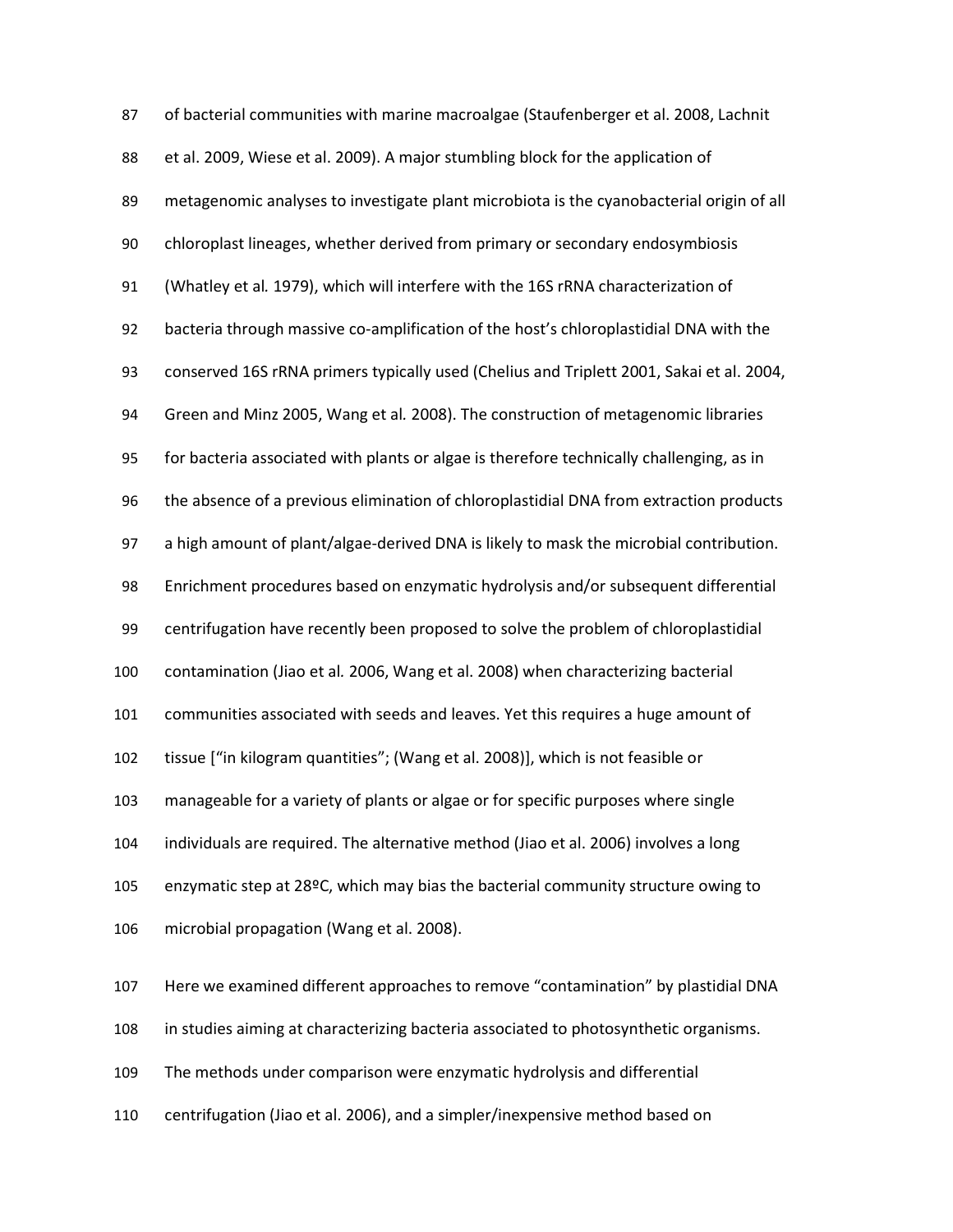| 111 | preliminary disinfection, previously described but aimed only at surface sterilizing    |
|-----|-----------------------------------------------------------------------------------------|
| 112 | wheat roots (Coombs and Franco, 2003). We conducted these tests on the siphonous        |
| 113 | green alga Caulerpa taxifolia (Vahl) C. Agardh, within which a diverse community of     |
| 114 | endophytic bacteria has been described (Chisholm et al. 1996, Meusnier et al. 2001,     |
| 115 | Delbridge et al. 2004). Comparisons across methods were based on pyrosequencing         |
| 116 | estimates of ratios of chloroplastidial versus bacterial DNA sequences to select the    |
| 117 | method revealing the most complete diversity of the associated bacterial                |
| 118 | communities. Finally, the best method selected for the green algal samples was          |
| 119 | applied to leaves and roots of a seagrass (Posidonia oceanica) in order to test for its |
|     |                                                                                         |

usefulness for plants.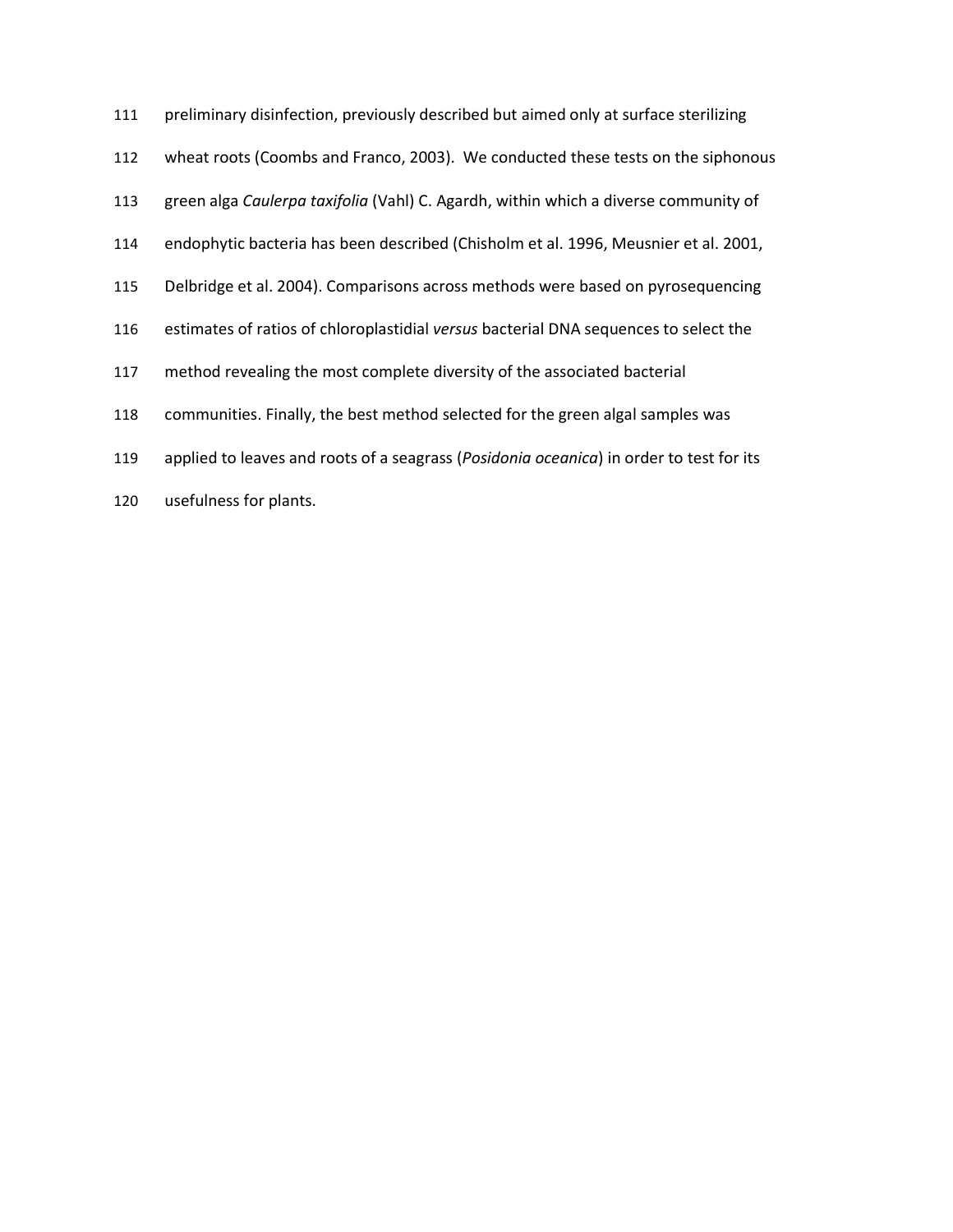## Material & Methods

Sampling

- Samples of *C. taxifolia* were collected in Villefranche-sur-mer (France) (43°42'2.93"N /
- 7°19'0.32"E) in March 2009 and were kept at -80ºC until DNA extraction. Sample size
- consisted of two individuals per treatment, each individual containing 100 mg of thalli
- including fronds, stolons and rhizoids. Sediment or macroscopic living organisms

encrusted on the thallus surface were removed with sterile seawater and a

- toothbrush, identically for all control and treatment samples.
- In order to test on plants the usefulness of the protocol here estimated as being the
- best for an alga, 2 individuals of the seagrass *Posidonia oceanica* were collected in
- Marseille, France (43°16'47.44"N 5°20'56.27"E). These were subdivided into samples
- of leaves and of the corresponding roots and were later processed using the treatment
- defined as optimal for *C. taxifolia* (see results).
- 
- *Removal of chloroplasts and external bacteria by a bleach-ethanol pre-treatment*
- To remove chloroplasts and external bacteria, in order to get 16S DNA from just the
- endophytic bacteria, a "bleach-ethanol pre-treatment" developed by Coombs and
- Franco (2003) as a surface-sterilization method, was applied prior to DNA extraction.
- This consisted of three simple steps with modifications developed to avoid damaging
- the algal material: 1) the material was placed in a bath of 99% ethanol during 1 min; 2)
- the sample was subsequently transferred for 5 min to a 3% bleach (diluted in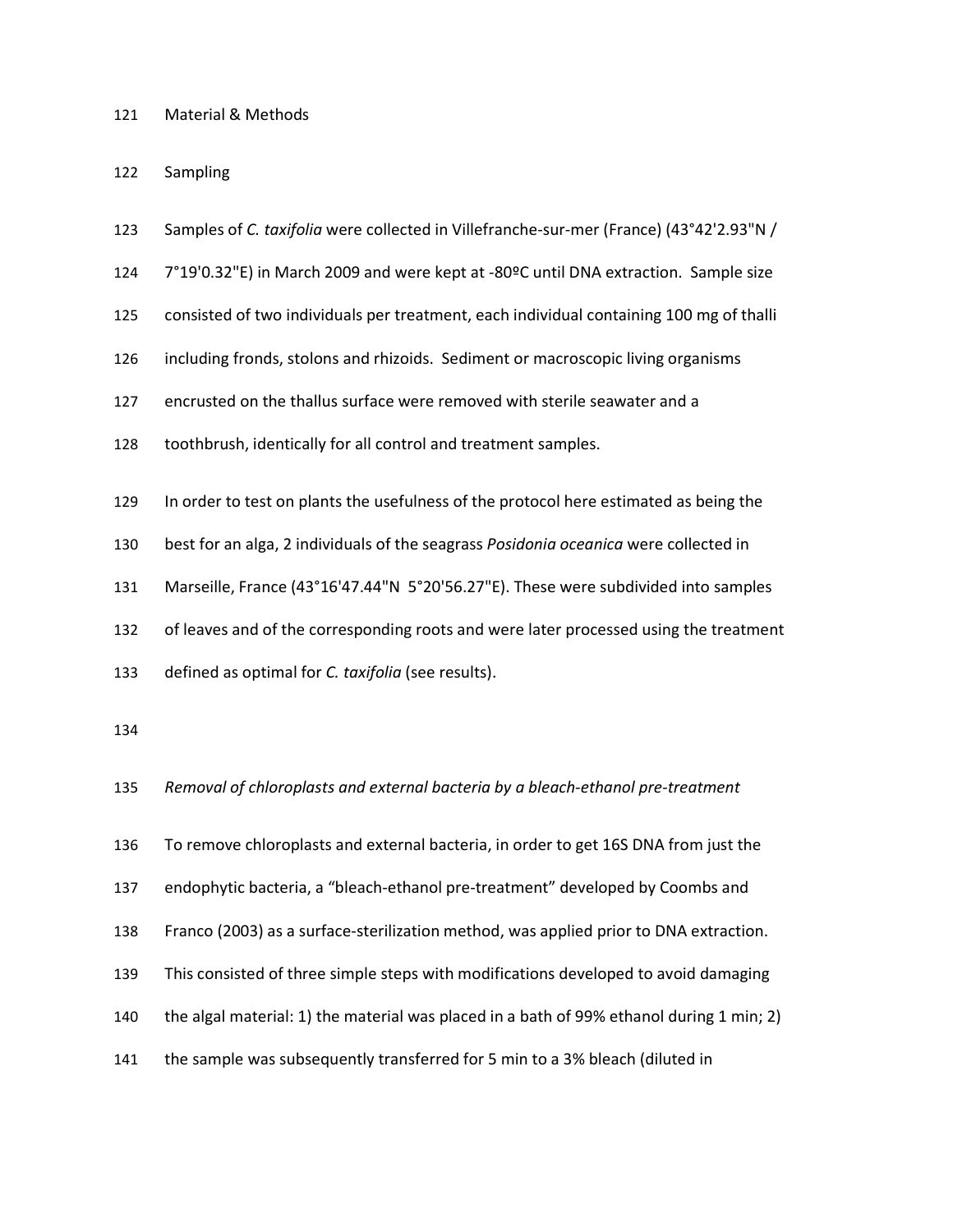- seawater) solution; 3) the sample was immersed for 30 sec in a 99% ethanol solution;
- and finally the sample was rinsed with sterile seawater.

| 144 | To attest the efficiency of this method in removing epiphytic (i.e., external) bacteria, |
|-----|------------------------------------------------------------------------------------------|
| 145 | samples were stained for 5 min with 0.1 mg/mL 49.6-di amidino-2-phenylindole (DAPI)      |
| 146 | and subsequently viewed under a confocal and fluorescence microscope with an             |
| 147 | ApoTome.2 (Zeiss, Germany) to determine whether the outer surface bacteria were          |
| 148 | effectively eliminated by the sterilization protocol applied. Differential interference  |
| 149 | contrast microscopy (DIC) (Axiovert 200 MAT Microscope (Zeiss, Ontario, NY, USA) was     |
| 150 | also performed.                                                                          |
| 151 | This treatment was compared with a previously described chloroplast removal              |
| 152 | method, based on a filtration step, the method II of Jiao et al. (2006).                 |
|     |                                                                                          |
| 153 |                                                                                          |
|     |                                                                                          |

## *Bacterial DNA extraction*

- For DNA extraction two types of methods were tested, the FastDNA Spin Kit for Soil
- (MP biomedicals LLC, Solon, OH, USA, Catalog # 6540-600) hereafter named SK, and
- the CTAB plant DNA extraction procedure of Doyle and Doyle (1987).
- 

## *Experimental treatments*

- The bleach-ethanol (BE) pre-treatment combined with/without chloroplast filtration
- (CF) and with two bacterial DNA extraction methods (SK and CTAB), plus a non-pre-
- treated control resulted in five treatments (Table 1): A) no BE pre-treatment,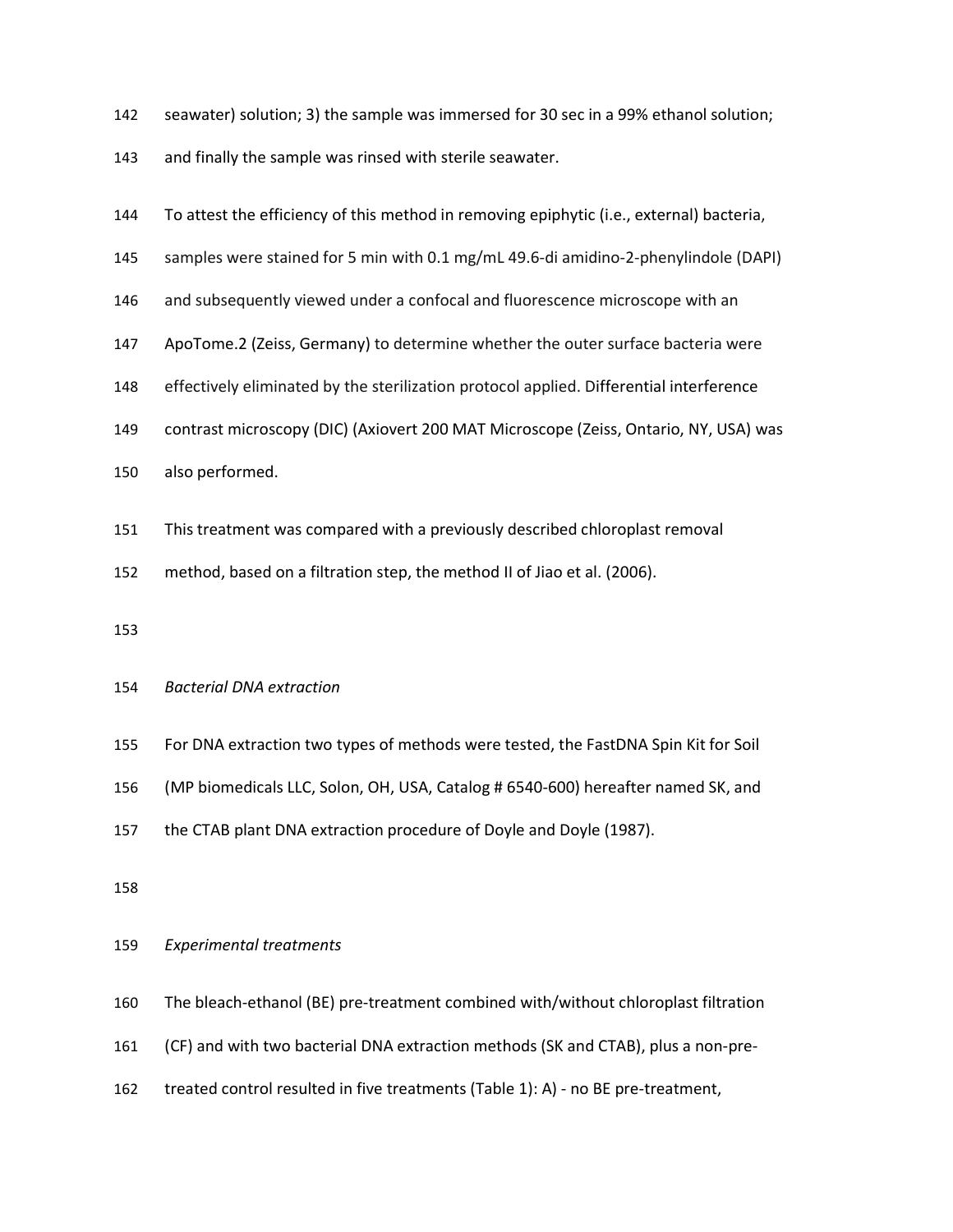| 163 | chloroplast removal by filtration (CF), SK DNA extraction. This was the control for the |
|-----|-----------------------------------------------------------------------------------------|
| 164 | performance of the "bleach-ethanol pre-treatment (BE)"; B) - BE pre-treatment, CF, SK   |
| 165 | DNA extraction; C) - BE pre-treatment, no CF, SK DNA extraction; D)- BE pre-treatment,  |
| 166 | CF, CTAB DNA extraction; E)- BE pre-treatment, no CF, CTAB DNA extraction.              |
| 167 | DNA sequencing                                                                          |

The DNA concentration in each sample was measured on a NanoDrop ND-1000

spectrophotometer (NanoDrop Technologies, Wilmington, DE, USA), to verify that

170 samples had concentrations in excess of 50 ng  $\mu L^{-1}$ , the value required for

metagenomic analyses.

DNA was submitted to BIOCANT (Cantanhede, Portugal) for tag-pyrosequencing.

Samples were amplified with modified primers for region V4 of 16S rRNA (Wang et al.

2007) and the amplicons were sequenced using 454 GS FLX (Roche-454 Life Sciences,

454 Life Sciences, Branford, CT, USA) with Titanium chemistry. The quality criteria

imposed to consider sequences in the analysis were: i) sequences with less than 100

nucleotides were discarded; ii) sequences with 2 or more undetermined nucleotides

were discarded. Sequences with differences below 3% were grouped and considered

179 the same Operational Taxonomic Unit (OTU).

*Statistical analyses* 

The RDP (Ribosomal Database Project) pyrosequencing pipeline (Cole et al. 2009) was used to align the 454 sequence data and assign identities with 80% confidence. The software MOTHUR version 1.4.1 (Schloss et al. 2009) was used to construct distance matrices (dist.seq function), assign sequences to OTUs (97% similarity), calculate OTU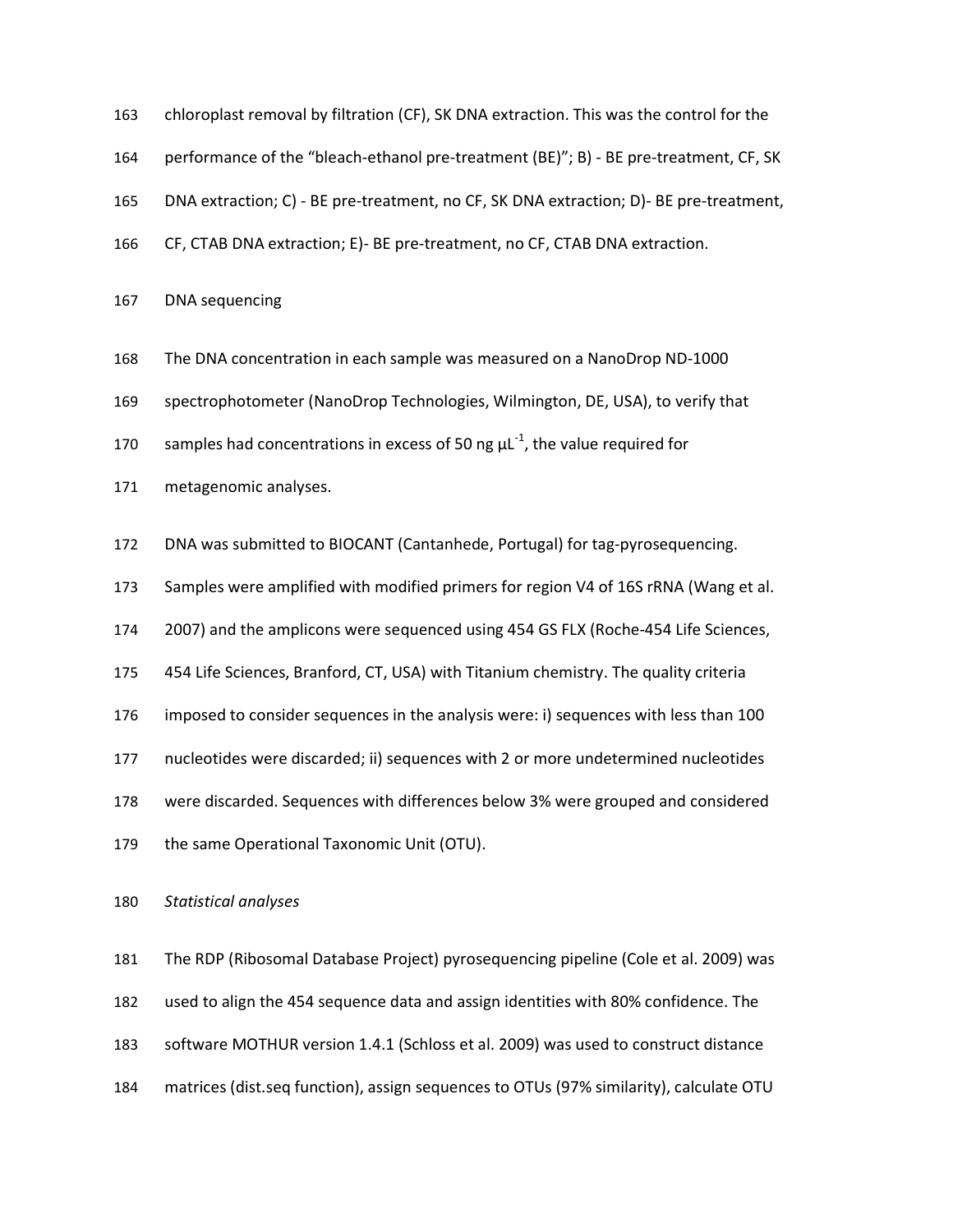richness using the nonparametric estimator Chao 1 (Chao 1987), calculate coverage (%) and construct rarefaction curves. The Chao parameter predicts total diversity (OTU richness) of a community, providing an indicator of the coverage of the bacterial community allowed by the sequencing effort (Handelsman 2004). Chao estimation was based on (Chao 1984):

$$
S_{\text{obs}} - \text{Number of observed OTUs}
$$
\n
$$
S_{\text{Chao1}} = S_{\text{obs}} + \frac{n_1(n_1 - 1)}{n_2(n_2 - 1)}
$$
\n
$$
S_{\text{obs}} - \text{Number of OTUs observed once (singletons)}
$$
\n
$$
n_2 - \text{Number of OTUs observed twice (doubletons)}
$$

### Results

The bleach-ethanol sterilization was efficient in reducing external bacteria to very few that could only be found after screening several images, contrary to the control treatment, as revealed by using DAPI-stained bacterial DNA fluorescence on treated  $\parallel$  and control samples  $\left\{\frac{Fig.1}{9}\right\}$  and b). In *C. taxifolia*, most organisms present in each sample were assigned to, at least, the Class level (Table 2). About 98% of all sequences passed the quality control and were used in further statistical analyses (Table 1). There were major, four-fold differences, in the number of sequences derived using different protocols (Table 1). Samples prepared without the "bleach-ethanol pre-treatment" (control treatment A) yielded the lowest results in all statistical parameters measured (Table 1). Treatment D yielded the highest number of OTUs (505 upon 1800 sequences, 455 OTUs when standardized

for the lowest number of sequences, 1328) and treatment A (used as control) yielded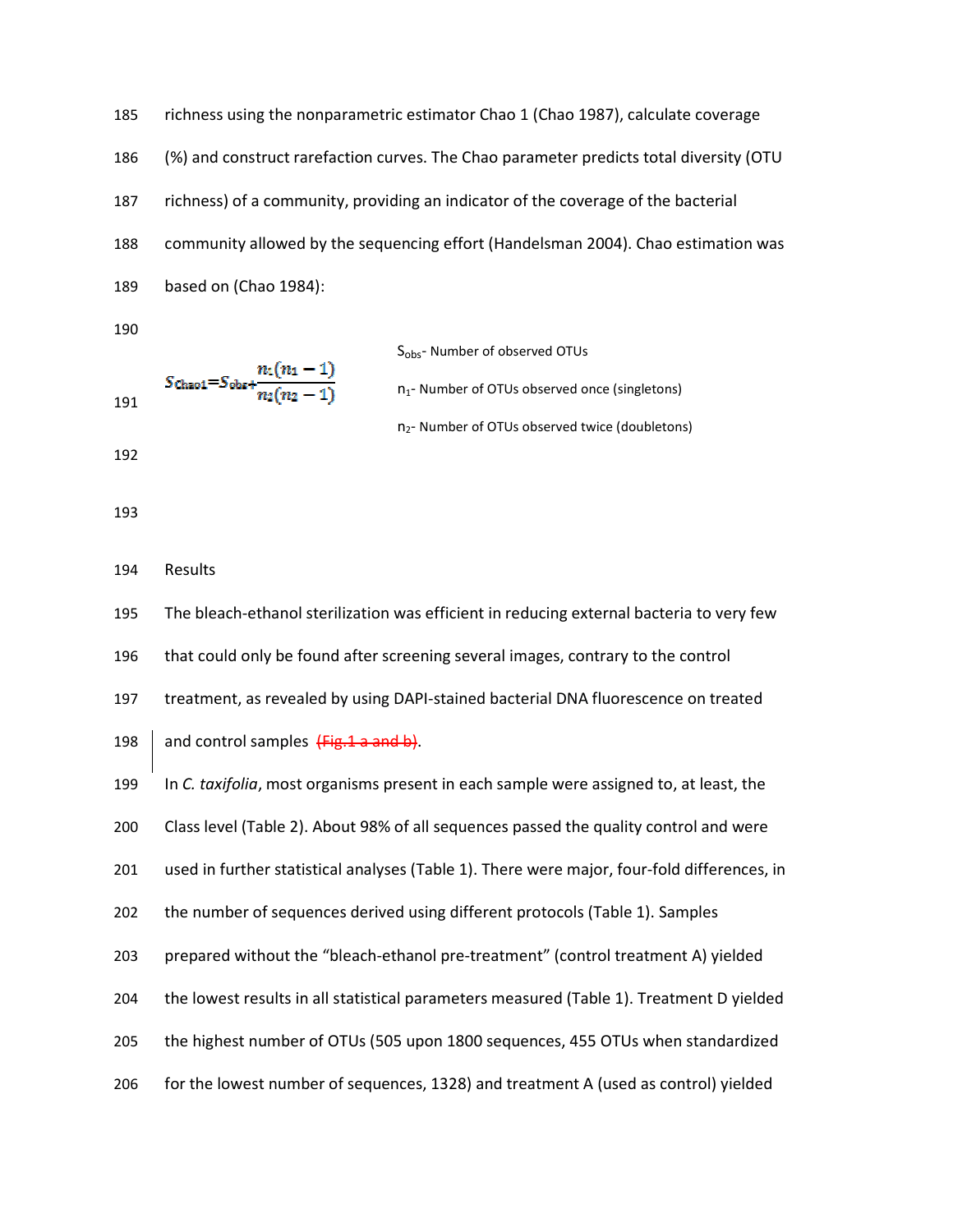the lowest (158 upon 1328 sequences) (Table 1 and Fig.2). The number of OTUs varied among treatments, but all seemed close to reach the plateau along the rarefaction curve (Fig.2). Although the number of OTUs was beneath the expected Chao 1 index in all treatments, coverage was satisfactory for most samples (about 80% to 90%) except for the non-disinfected one (A, with ca. 60%) due to dominance of chloroplastidial sequences.

Comparison of the no bleach-ethanol treatment (control A) with its equivalent pre-treated (B) reveals that the sequences of the former are dominated by the Kingdom Viridiplantae, *i.e.* chloroplastial sequences (77.64%; Fig.3), whereas treatment B resulted in only 0.54% of chloroplasts sequences (Table 1). Comparing pairwise treatments that differ only in the use or not of the chloroplast filtration step (B *vs* C and D *vs* E), showed no consistent differences in the number of chloroplast sequences, which was always negligible (i.e respectively 0.54 *vs* 0.26 % and 0.22 *vs* 0.55 %; Table 220 1) in all these cases pre-treated with bleach-ethanol. As for the diversity of OTUs, the no ethanol-bleach treatment A showed much fewer

bacterial OTUs compared to all others, mostly due to dominance by chloroplastidial sequences (Fig.3). The difference in diversity between filtered *vs* non-filtered is negligible for the treatments with the Soil Kit extraction (B and C) (392 and 378 OTUs, respectively, for 1328 sequences; Table 1, Fig.2). For CTAB extractions, a larger difference is observed between the filtered (D) and non-filtered (E) treatments (1800 *vs* 1466 for the number of sequences and 505 *vs* 235 for the number of OTUs identified; 455 *vs* 227 OTUs once standardized for the lowest amount of sequences that passed the quality control, 1328 in treatment A; Table 1, Fig.2). In summary, our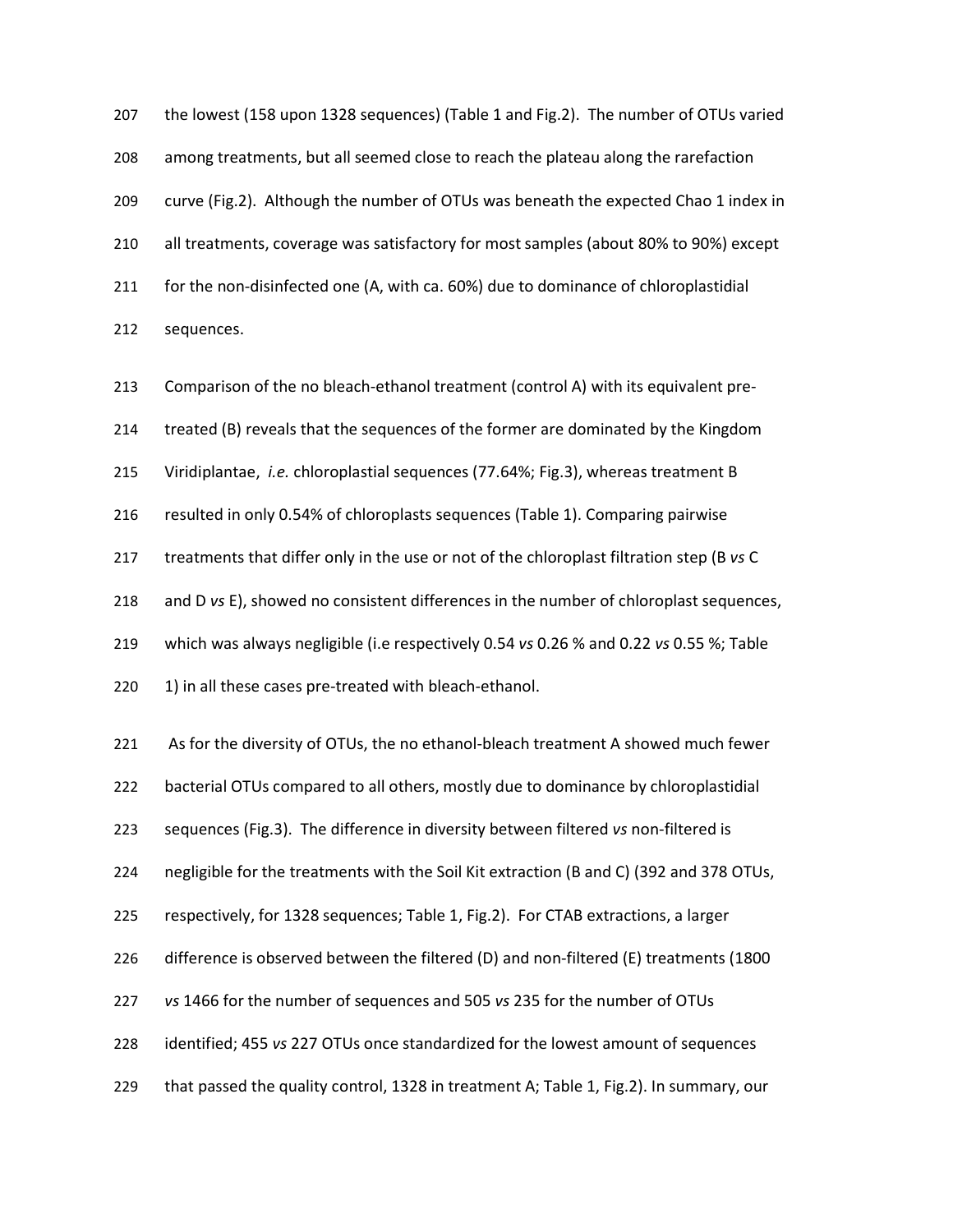results showed that adding the filtration step to the bleach-ethanol pre-treatment did not result in dramatic diversity changes with any of the two extraction methods used (CTAB and the Soil Kit), and that the Soil Kit extraction seems to deliver more diversity and more consistent results (coverage 90/91% for Soil Kit against 76/85% for CTAB; Table 1).

The Delta, Gamma and Alfa subdivisions of *Proteobacteria* were the most abundant OTUs in all treatments (Fig.4, Table2), independently of the chloroplast removal or DNA extraction protocol. The relative proportions of the main bacteria classes were similar among samples, except for sample A where the number of classes identified was much smaller and *Clostridia* (one of the most abundant in other treatments) was not present (Fig.4, Table 2).

Detailed results on sequences obtained in these treatments are not presented since the aim of this study was not to fully describe the bacterial community associated with *C. taxifolia*.

Application to leaves and roots of a plant host (*P. oceanica*) of the treatment that resulted in the best bacterial diversity description for the alga (bleach-ethanol followed by soil kit DNA extraction) was not effective in removing chloroplasts. This resulted in more than 90% of chloroplastidial sequences in all samples except the roots of individual 1 with 80% (Table 1). In both root samples (individuals 1 and 2) many sequences (17.70% and 9.38% respectively) were unassigned (RDP Classifier automatically bins unclassified data <80% confidence) and taxonomic assignment of bacteria was low, respectively 0.11%, 0.15%, 0.77% and 1.04% for leaves and roots of individuals 1 and 2. Coverage was below 50% in almost all cases.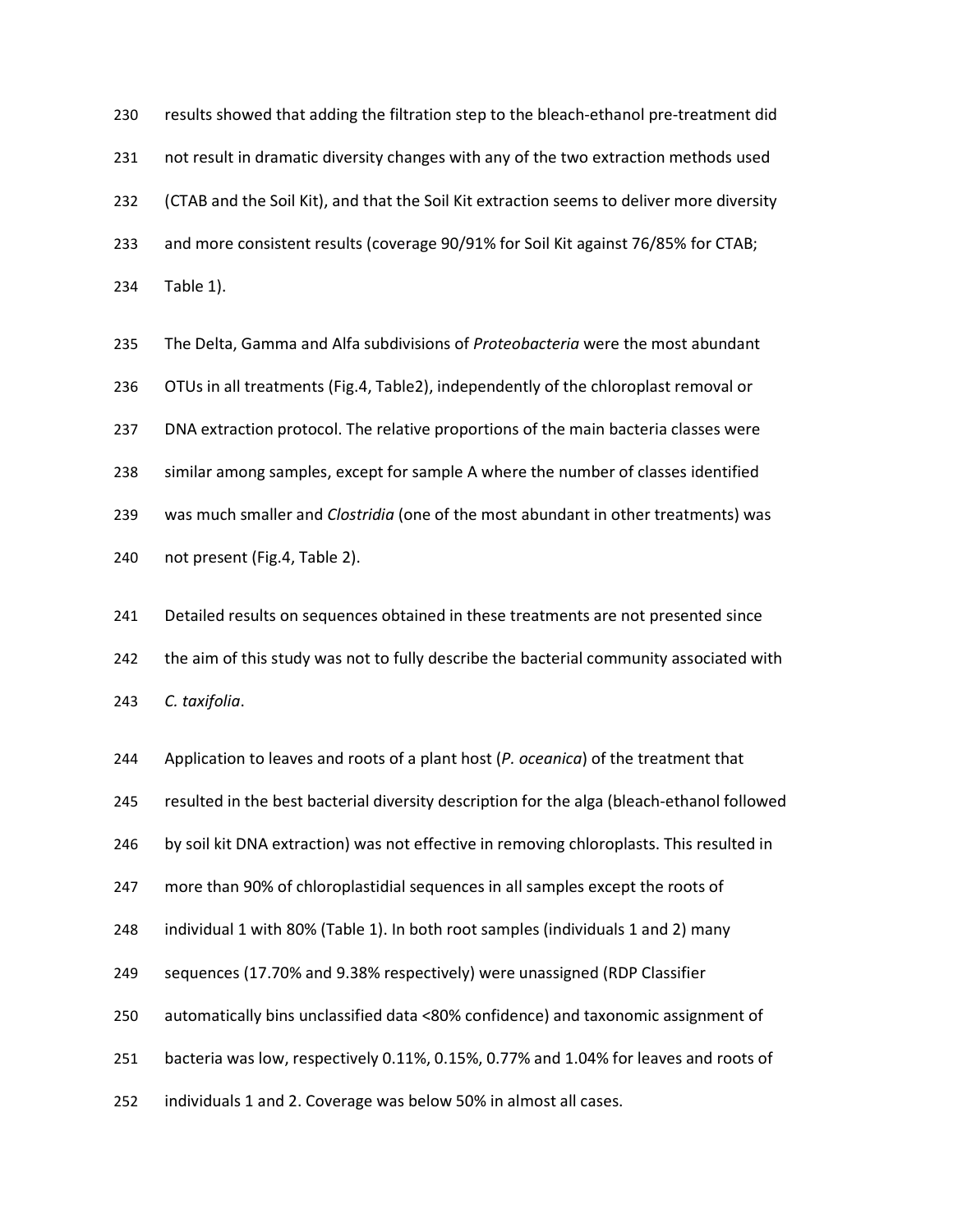Discussion

| 254 | This study discovered an effective way of obtaining representative bacterial 16S DNA       |
|-----|--------------------------------------------------------------------------------------------|
| 255 | sequences associated to a green alga without interference from the dominant                |
| 256 | chloroplast 16S DNA. This is a significant methodological step forward towards             |
| 257 | progress in the large-scale characterization of microbial communities associated to        |
| 258 | primary producers. A large amount of information and data on microbial ecology have        |
| 259 | been obtained during the last five years through metagenomics approaches (Galperin         |
| 260 | 2004, Edwards and Rohwer 2005, Poinar et al. 2006, Wilhelm et al. 2007, Thurber et al.     |
| 261 | 2008, Lazarevic et al. 2009, Kielak et al. 2010). Although some cryptic habitats have      |
| 262 | already been explored and their hidden microbial life unveiled (Venter et al. 2004,        |
| 263 | Edwards et al. 2006), the study of microbes associated with plants and algae remains a     |
| 264 | major challenge for metagenomics. Predominant cross-amplification of chloroplasts          |
| 265 | masking bacterial 16S rDNA is likely the major factor explaining the paucity of studies    |
| 266 | taking advantage of the last metagenomics advances to characterize bacteria                |
| 267 | associated with algae and plants.                                                          |
| 268 | Another important result was the low performance, on milligrams of C. taxifolia tissue,    |
| 269 | of the first protocol proposed to discard chloroplast sequences (chloroplast filtration),  |
| 270 | which had been demonstrated on grams to kilograms of leaves and/or seeds of tree           |
| 271 | species (Jiao et al. 2006). Only about 23% of the DNA sequences obtained using             |
| 272 | chloroplast filtration alone did correspond to bacterial strains compared to about 90 to   |
| 273 | 97% reported by Jiao et al (2006). The differential centrifugations of this procedure      |
| 274 | were previously shown as not efficient in eliminating chloroplasts (Wang et al. 2008).     |
| 275 | Two main hypotheses might explain this unexpected difference. Either the structural        |
| 276 | difference in algal versus trees tissues resulted in a different success of the filtration |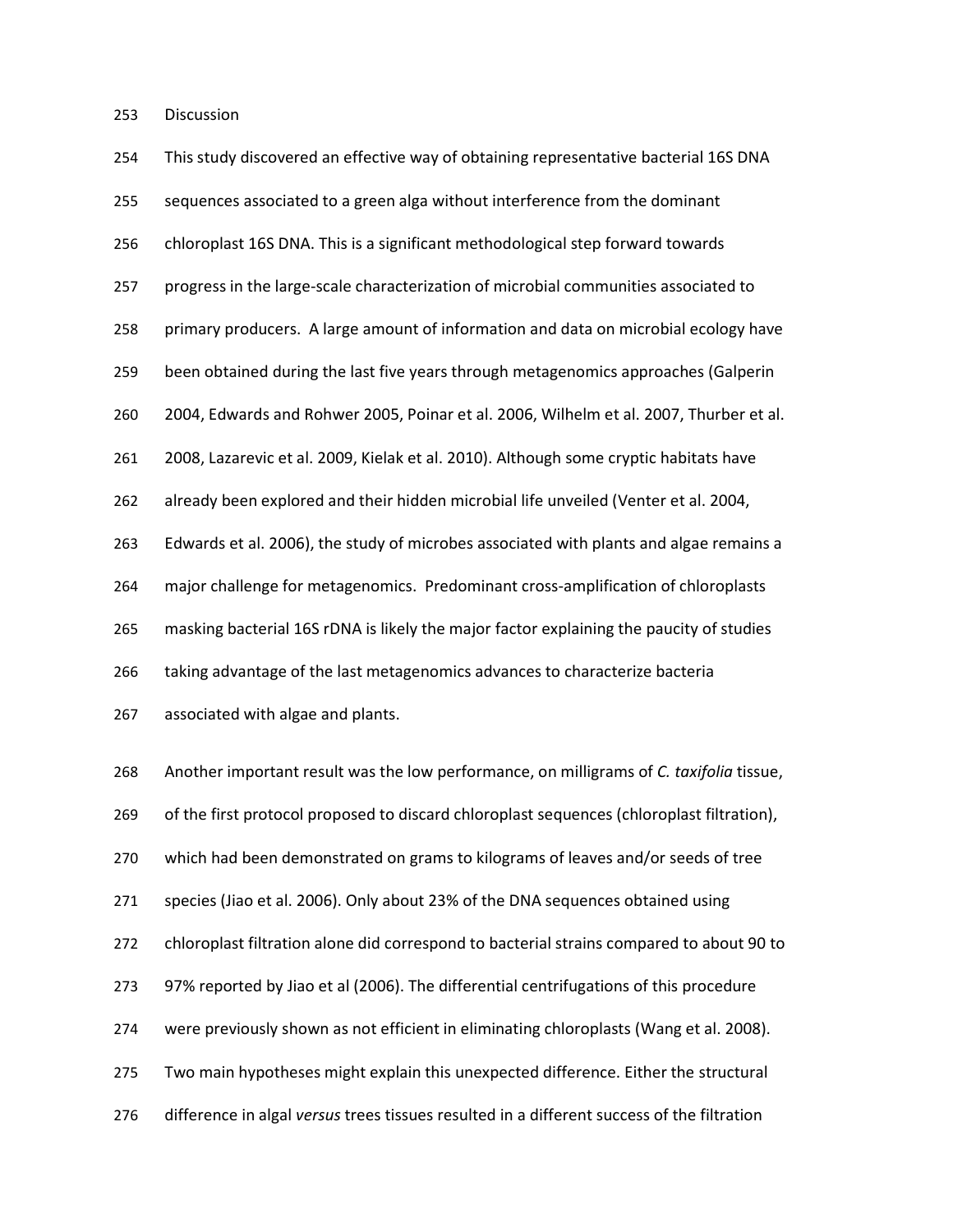protocol, or the enormous difference in the amount of material used, miligrams for *C. taxifolia versus* kilograms in the previous studies, influenced the success of filtration. The alternative method used here to remove chloroplasts, based on a "bleach-ethanol pre-treatment" that was previously described for surface disinfection (Coombs and Franco, 2003), proved to be a simple method to discard a great part of the chloroplasts for optimization of metagenomics analyses of endophytic bacteria. Less than 1% of chloroplast sequences remained in the samples pre-treated with bleach-ethanol, independently of whether the chloroplast filtration step was added or not, revealing that this step caused no improvement in the ratio of bacterial *versus* chloroplastidial sequences. An overwhelming difference between the no bleach-ethanol pre-treatment and the corresponding pre-treated one shows the efficiency of this pre-treatment in eliminating chloroplasts. This effectiveness of the bleach-ethanol pre-treatment may be expected on a wider range of photosynthetic organisms and in particular on a diversity of green algae on which elimination of chloroplasts with bleach is consistently used in taxonomy and histology (Habib Langar, pers. com.). However, Hollants and colleagues (2010) developed a surface disinfection method for the green coenocytic alga *Bryopsis sp.* based on a combination of CTAB buffer, proteinase K and the bactericidal cleanser Umonium Master and compared it to ethanol and bleach surface disinfection. Ethanol cleaning was ineffective both in eliminating epiphytes and for bacterial 16S rDNA amplification. Instant bleach in this study caused an apparent elimination of the endosymbionts, suggesting that *Bryopsis* cell structures may be more fragile than those of *Caulerpa* causing higher bleaching susceptibility.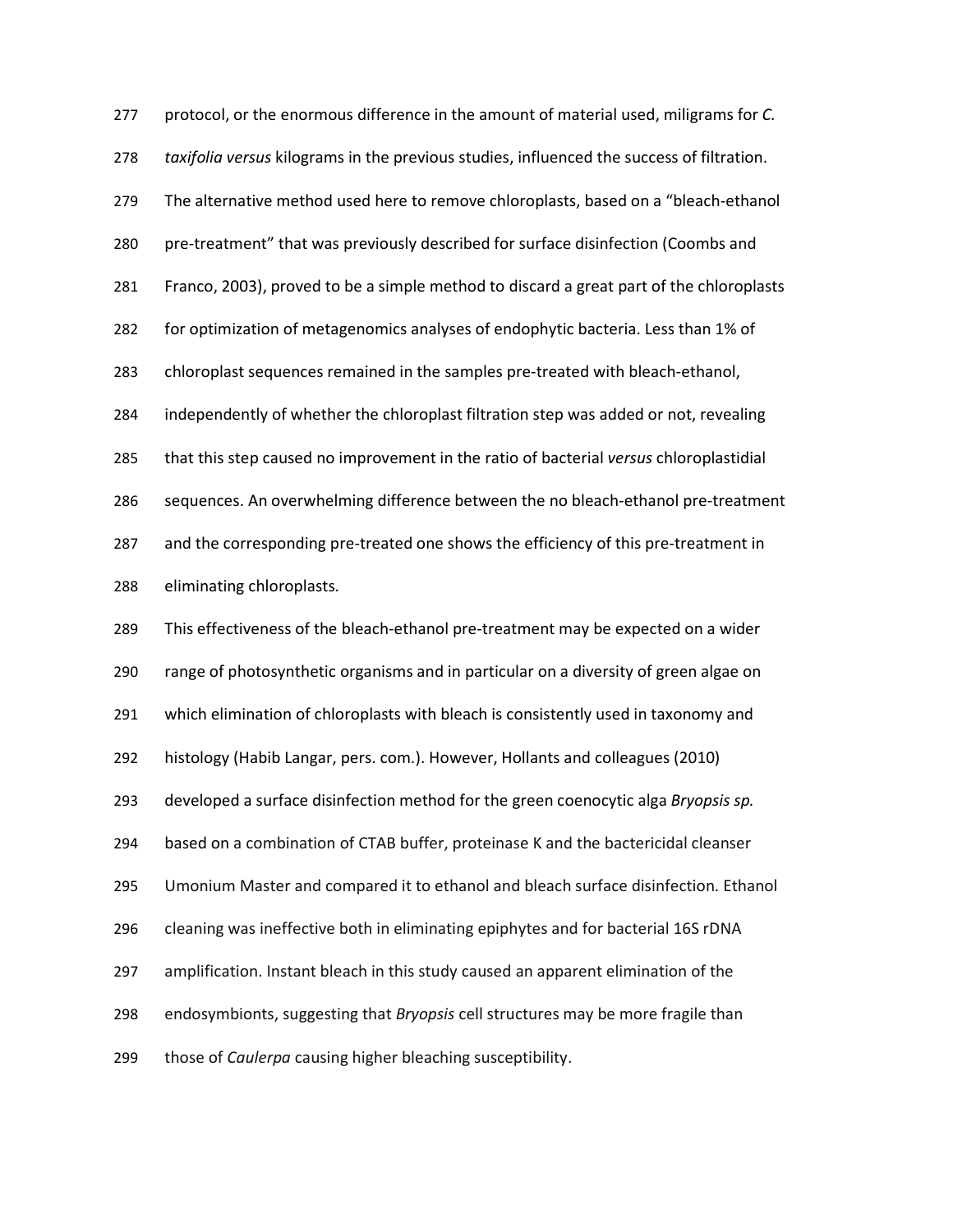As the first step in the disinfection protocol is an ethanol bath for 1 minute, this alcohol may act as a detergent/solvent, breaking down the phospholipid bilayer and opening holes in the membrane, making it permeable and, in this case, promoting the invasion of the bleach (Baker et al. 1979) that further damages and apparently eliminates the chloroplasts. One concern might be that bleach would also selectively damage and eliminate some bacterial lineages inside the alga, even though bacteria have more complex and robust membranes and cell walls compared to chloroplasts. Yet, despite the much more limited number of bacterial sequences obtained for the non-disinfected sample, the bleach-ethanol disinfection did not seem to lead to any significant loss of strains according to overall list of OTUs recognized in each sample (i.e. no major strains appeared in the non-disinfected treatment A that were not in the other treatments). Considering Class the taxonomic level of our analysis, the only strain that appears exclusively in the non-disinfected (not discarding the possibility of being present in the other samples, although only classified to Phylum) sample, was Flavobacteria, namely from the genus *Aquimarina* and *Tenacibaculum*. These strains are known to be present as free-living in marine waters (Nedashkovskaya et al. 2006) in the first case, and to be fixed to the surface of marine organisms (Suzuki et al. 2001) in the second. *Tenacibaculum* genus is thought to be one of the strains responsible for inducing morphogenesis in algae (Hanzawa et al. 1998, Matsuo et al. 2003). Their exclusive presence in the non-disinfected protocol may therefore be explained by an external occurrence, explaining their absence on the surface of samples disinfected precisely to improve the external cleaning, i.e., removing external bacteria. Furthermore, coverage was relatively high and satisfying in all disinfected samples, 323 particularly those obtained from the FastDNA® SPIN Kit for Soil (about 90% with or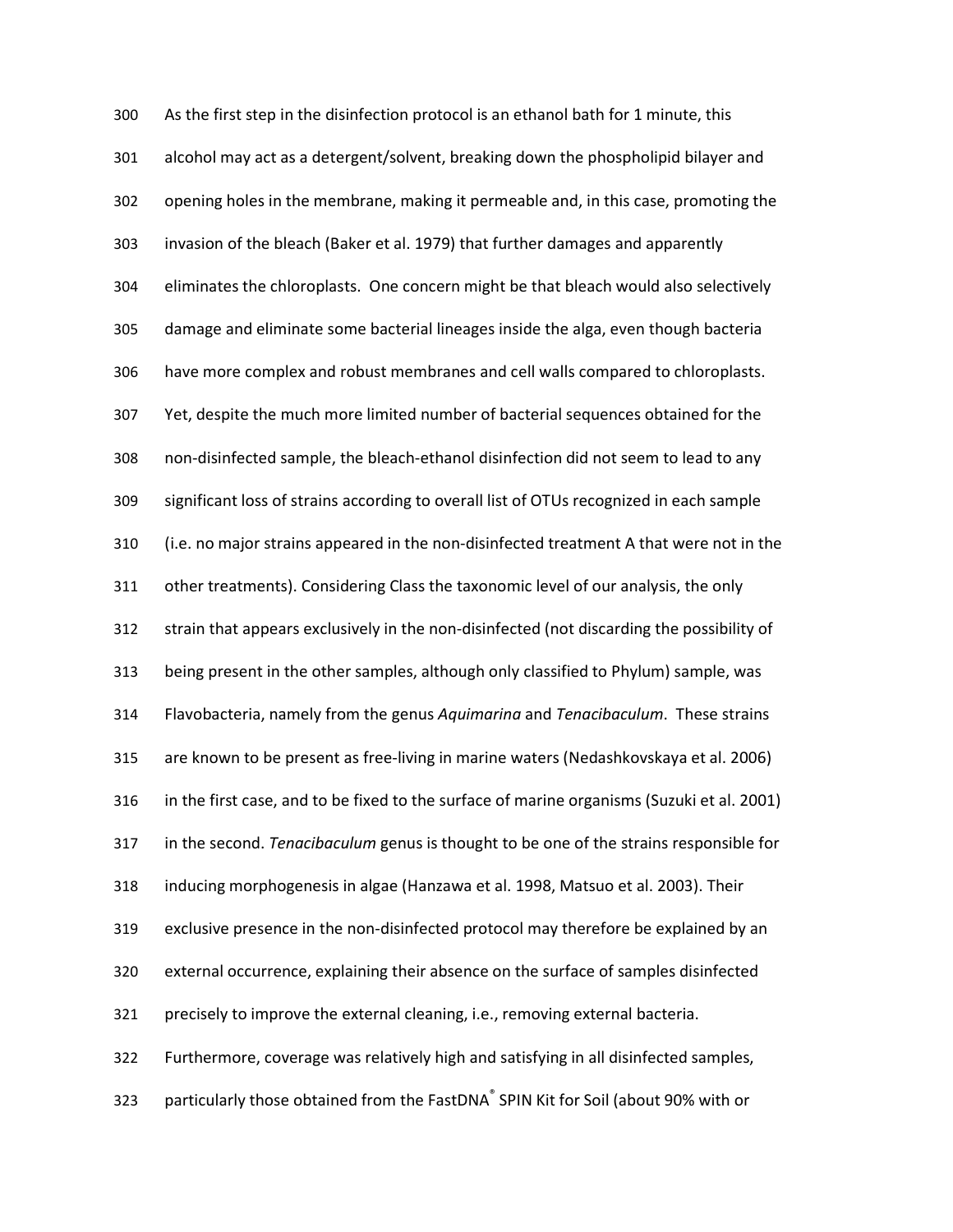without filtration), whereas the non-disinfected sample reached only 64% coverage. It is therefore likely that dominant OTUs are well characterized, although some poorly represented OTUs could still escape detection.

Contrary to previous methods proposed to eliminate chloroplasts for metagenomics purposes, the "bleach-ethanol pre-treatment" surface-disinfection is fast and inexpensive, requiring a limited amount of material and solving the serious problem of excess chloroplast DNA when estimating bacterial diversity, while at the same time selectively removing epiphytic bacteria. It seems therefore more accurate for ecological or phylogenetic studies of associated bacteria that may require a protocol adapted to a lower amount of plant or algal tissues, and allowing a higher throughput (i.e. a much larger number of specimens to be analyzed). Besides, it showed superior in performance in these conditions for *C. taxifolia.* The results presented here also 336 suggest a slightly better performance of the FastDNA® SPIN Kit for Soil over the classical CTAB method for the *C. taxifolia* samples studied here. The additional tests made with *P. oceanica* suggest that this disinfection protocol is not as effective for plants, as the chloroplast sequences remained on the order of 90%. Among the 10 to 20% remaining OTUs the low rate of identified bacterial and high number of unassigned (<80% confidence) sequences did not give very encouraging

results. Besides, the RDP classifier is a database for bacteria and, despite effectively

identifying chloroplast-derived sequences, there is evidence that it is not that effective

in identifying plant mitochondrial sequences (Kretzer et al. 2009). Unassigned

sequences may therefore be either cryptic bacterial lineages absent from the

database, or mitochondrial sequences from *P. oceanica*.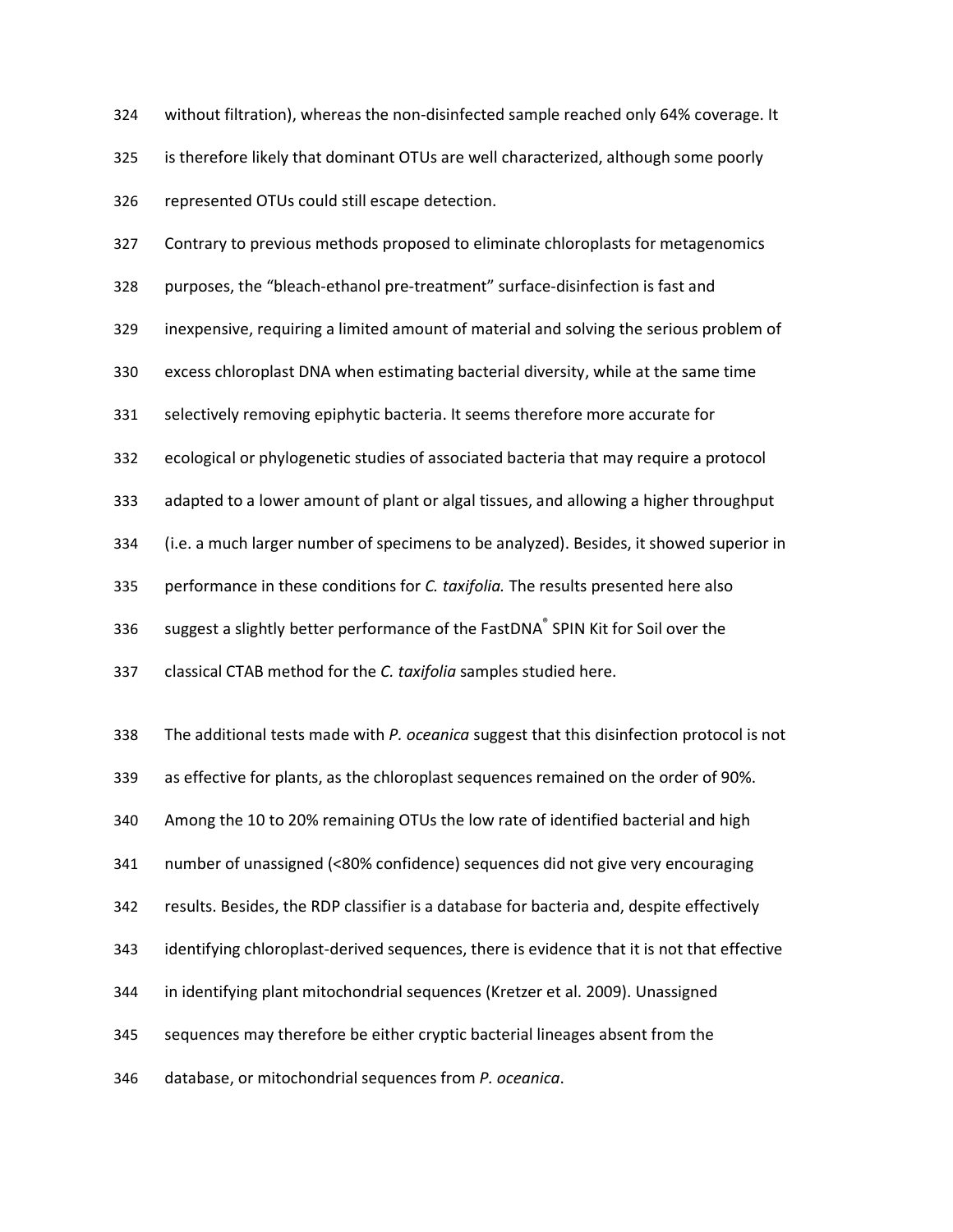- The results presented in this study open promising perspectives to unlock the
- characterization of diversity of bacterial communities associated to algae, although
- other methods still have to be explored for plants.
- 
- Acknowledgments:
- We would like to thank to Frédéric Zuberer for his invaluable help in sampling *C.*
- *taxifolia* in Villefranche, BIOCANT center for metagenomics analysis and support in
- bioinformatic issues, Ronan Becheler and Neus Garcias for the technical assistance in
- the lab, and Habib Langar (from the INSTM of Salâmbo, Tunis) for useful discussions
- and comments about this method. This work was supported by the project IBISA (PTDC
- / MAR / 64749 / 2006) funded by the Portuguese Foundation for Science and
- Technology (FCT) and FEDER and a PhD fellowship (TA) from FCT and FSE.
- 

- 
- 
- 
- 
- 
-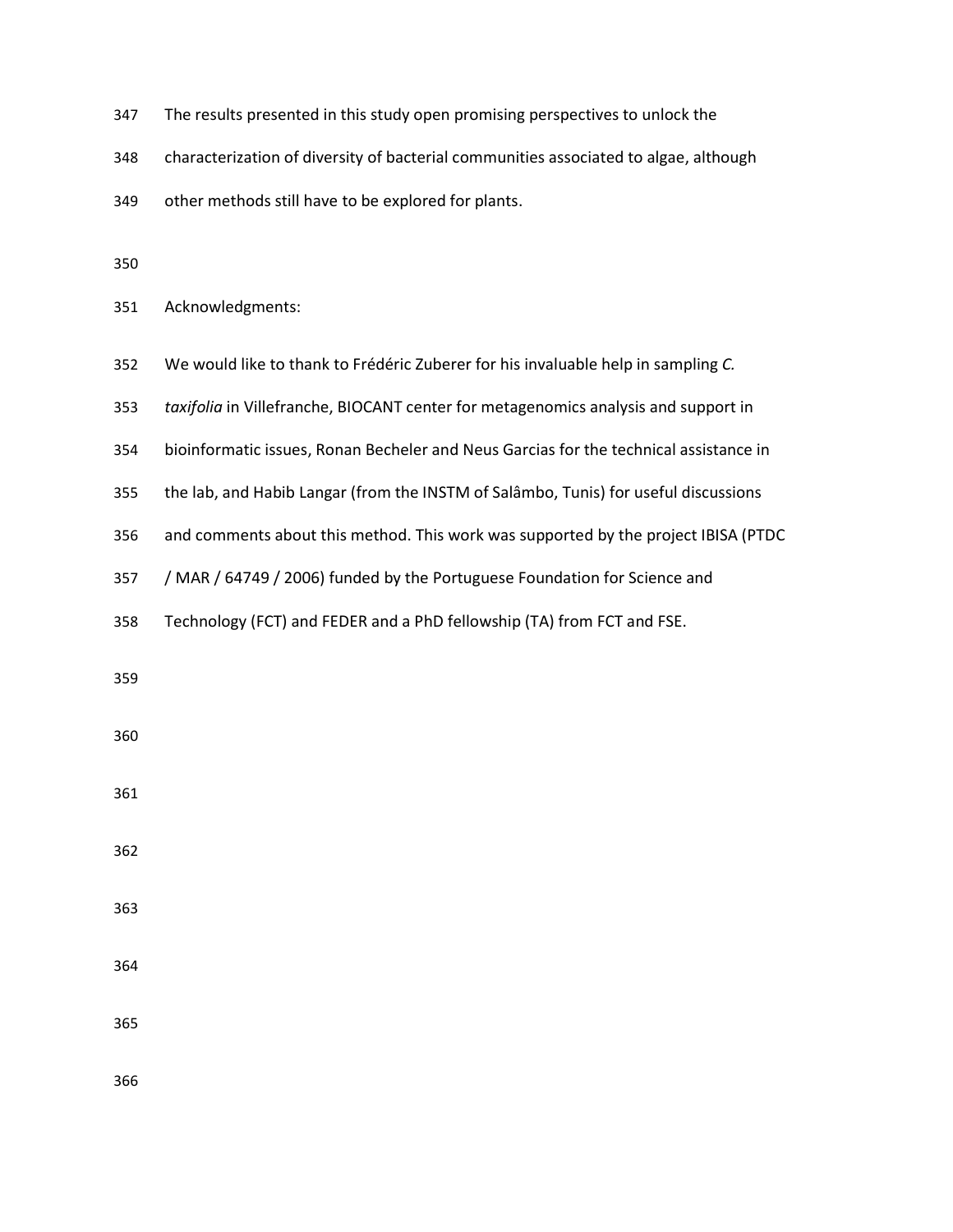| 367 | References: |
|-----|-------------|
|-----|-------------|

- Amann, R.I., Binder, B.L., Chisholm, S.W., Devereux, R. & Stahl, D.A. 1990.
- Combination of 16S rRNA targeted oligonucleotide probes with Flow-cytometry for
- analysing mixed microbial populations. *Appl Environ Microbiol*. 56:, 1919–1925.
- 
- Ashen, J.B. & Goff, L.J. 1996. Molecular identification of a bacterium associated with
- gall formation in the marine red alga Prionitis lanceolata. *J Phycol*. 32: 286-297.
- 
- Ashen, J.B. & Goff, L.J. 1998. Galls on the marine red alga Prionitis lanceolata
- (Halymeniaceae): Specific induction and subsequent development of an algal-bacterial
- symbiosis. *Am J Bot.* 85: 1710-1721.
- 
- Baker, E.C., Mustakas, G.C. & Warner, K.A. 1979. Extraction of Defatted Soybean Flours
- and Flakes with Aqueous Alcohols Evaluation of Flavor and Selected Properties. *J*
- *Agric Food Chem*. 27: 969-973.
- 
- Chao, A. 1984. Non-parametric estimation of the number of classes in a population.
- *Scand J Stat*. 11: 265-270.
- 
- Chao, A. 1987. Estimating the Population-Size for Capture Recapture Data with
- Unequal Catchability. *Biometrics*. 43: 783-791.
- 
-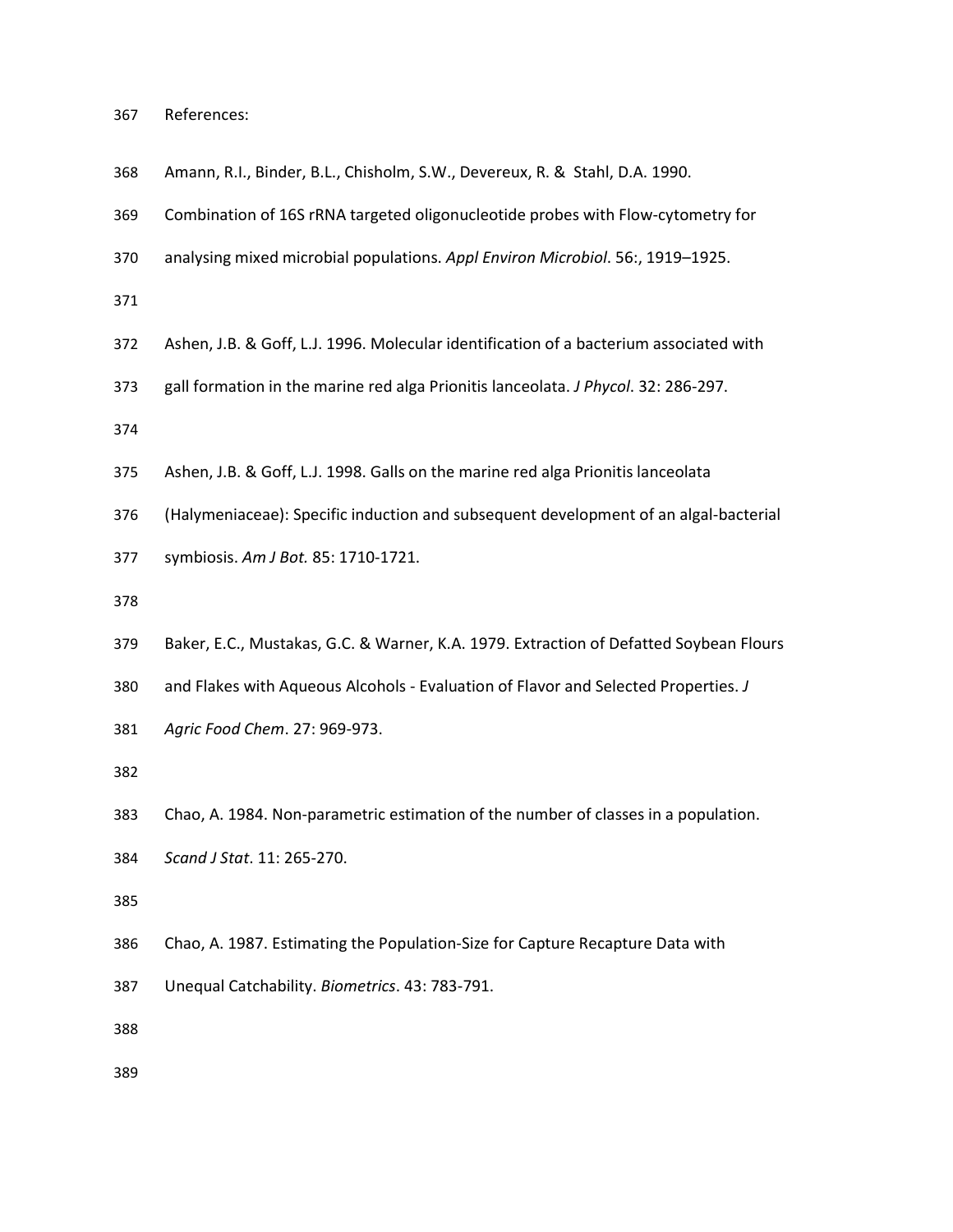| 390 | Chelius, M.K. & Triplett, E.W. (2001). The diversity or Archaea and Bacteria in |  |  |  |  |  |
|-----|---------------------------------------------------------------------------------|--|--|--|--|--|
|-----|---------------------------------------------------------------------------------|--|--|--|--|--|

association with the roots of Zea mays L. *Microb Ecol.* 41:252–263.

- Chisholm, J.R.M., Dauga, C., Ageron, E. & Grimont, P.A.D. 1996. Roots in mixotrophic
- algae. *Nature*. 381: 382.

- Coombs, J.T. & Franco, C.M.M. 2003. Isolation and identification of actinobacteria from
- surface-sterilized wheat roots. *Appl Environ Microbiol*. 69: 5603-5608.

- Cole, J.R., Wang, Q., Cardenas, E., Fish, J., Chai, B., Farris, R.J., Kulam-Syed-Mohideen,
- A.S., McGarrell, D.M., Marsh, T., Garrity, G.M. & Tiedje, J.M. 2009. The Ribosomal
- Database Project: improved alignments and new tools for rRNA analysis. *Nuc. Acids*
- *Res.* 37:D141-5.
- 
- Daniel, R. 2005. The metagenomics of soil*. Nat Rev Microbiol*. 3: 470-478.

- Delbridge, L., Coulburn, J., Fagerber, W. & Tisa, L.S. 2004. Community profiles of
- bacterial endosymbionts in four species of *Caulerpa. Symbiosis*. 37: 335–344.

- Doyle, J.J. & Doyle, J.L. 1987. A rapid DNA isolation procedure for small quantities of
- fresh leaf tissue. *Phytochem Bull.* 19: 11-15.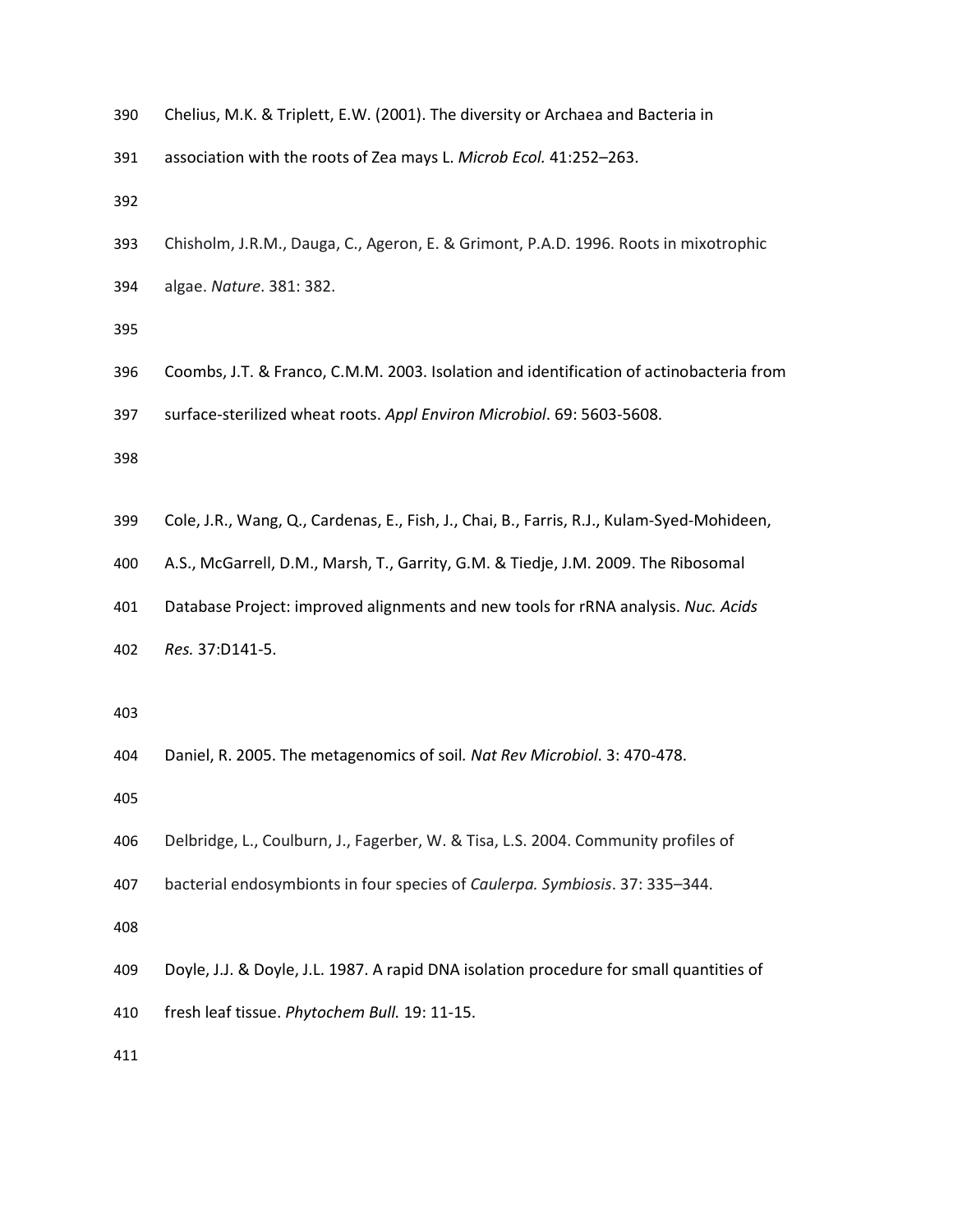| 412 | Edwards, R.A., Rodriguez-Brito, B., Wegley, L., Haynes, M., Breitbart, M., Peterson,  |
|-----|---------------------------------------------------------------------------------------|
| 413 | D.M., Saar, M.O., Alexander, S., Alexander, E.C. & Rohwer, F. 2006. Using             |
| 414 | pyrosequencing to shed light on deep mine microbial ecology. Bmc Genomics. 7: 57.     |
| 415 |                                                                                       |
| 416 | Edwards, R.A. & Rohwer, F. 2005. Viral metagenomics. Nat Rev Microbiol. 3: 504-510.   |
| 417 |                                                                                       |
| 418 |                                                                                       |
| 419 | Galperin, M.Y. 2004. Metagenomics: from acid mine to shining sea. Environ Microbiol.  |
| 420 | 6: 543-545.                                                                           |
| 421 |                                                                                       |
| 422 |                                                                                       |
| 423 | Green, S.J. & Minz, D. (2005). Suicide polymerase endonuclease restriction, a novel   |
| 424 | technique for enhancing PCR amplification of minor DNA templates. Appl Environ        |
| 425 | Microbiol. 71:4721-4727.                                                              |
| 426 |                                                                                       |
| 427 | Goecke, F., Labes, A., Wiese, J. & Imhoff, J.F. (2010). Chemical interactions between |
| 428 | marine macroalgae and bacteria. Mar. Ecol. Prog. Ser. 409: 267-300.                   |
| 429 |                                                                                       |
| 430 | Handelsman, J. 2004. Metagenomics: applications of genomics to uncultured micro-      |
| 431 | organisms. Microbiol Mol Biol Rev. 68:669-685.                                        |
| 432 |                                                                                       |
| 433 | Hanzawa, N., Nakanishi, K., Nishijima, M. & Saga, N. 1998. 16S rDNA-based             |
| 434 | phylogenetic analysis of marine flavobacteria that induce algal morphogenesis. J Mar  |
| 435 | Biotechnol. 6: 80-82.                                                                 |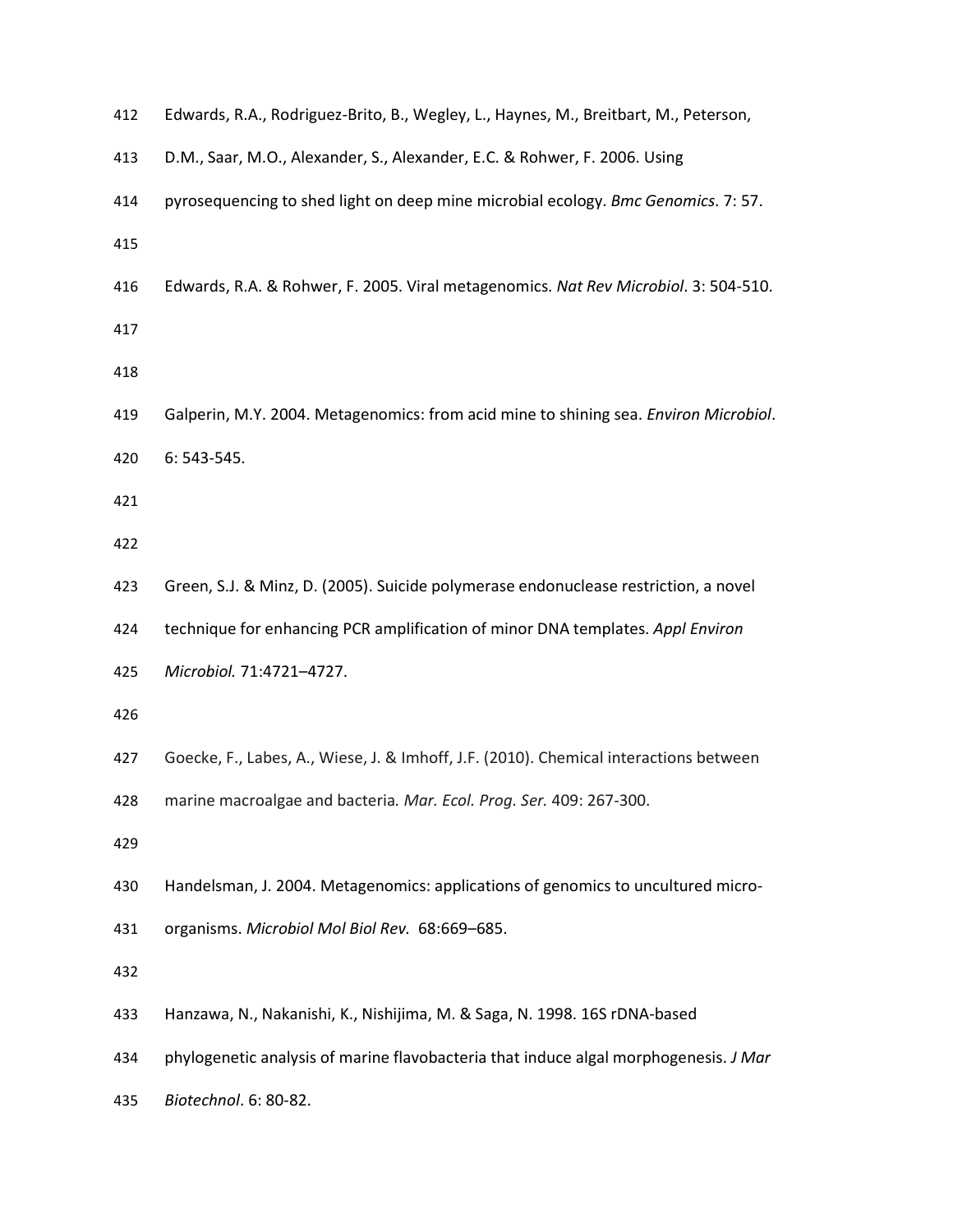| 437 | Hollants, J., Leliaert, F., De Clerck, O. & Willems, A. 2010. How endo- is endo-? Surface  |
|-----|--------------------------------------------------------------------------------------------|
| 438 | sterilization of delicate samples: a Bryopsis (Bryopsidales, Chlorophyta) case study.      |
| 439 | Symbiosis. 51: 131-138.                                                                    |
| 440 |                                                                                            |
| 441 | Jiao, J.Y., Wang, H.X., Zeng, Y. & Shen, Y.M. 2006. Enrichment for microbes living in      |
| 442 | association with plant tissues. J Appl Microbiol. 100: 830-837.                            |
| 443 |                                                                                            |
| 444 | Kielak, A., Rodrigues, J. L. M., Kuramae, E.E., Chain, P.S.G., van Veen, J.A. & Kowalchuk, |
| 445 | G.A. 2010. Phylogenetic and metagenomic analysis of Verrucomicrobia in former              |
| 446 | agricultural grassland soil. FEMS Microbiol Ecol. 71: 23-33.                               |
| 447 |                                                                                            |
| 448 | Koopman, M. M., Fuselier, D.M., Hird, S. & Carstens, B.C. 2010. The Carnivorous Pale       |
| 449 | Pitcher Plant Harbors Diverse, Distinct, and Time-Dependent Bacterial Communities.         |
| 450 | Appl Environ Microbiol.76: 1851-1860.                                                      |
| 451 |                                                                                            |
| 452 | Kretzer, A.M., King, Z.R. & Bai S. 2009. Bacterial communities associated with             |
| 453 | tuberculate ectomycorrhizae of Rhizopogon spp. Mycorrhiza. 19:277-282.                     |
| 454 |                                                                                            |
| 455 | Lachni, T., Blümel, M., Imhoff, J.F. & Wahl, M. 2009. Specific epibacterial communities    |
| 456 | on macroalgae: phylogeny matters more than habitat. Aquat Biol 5: 181-186.                 |
| 457 |                                                                                            |
|     |                                                                                            |
|     |                                                                                            |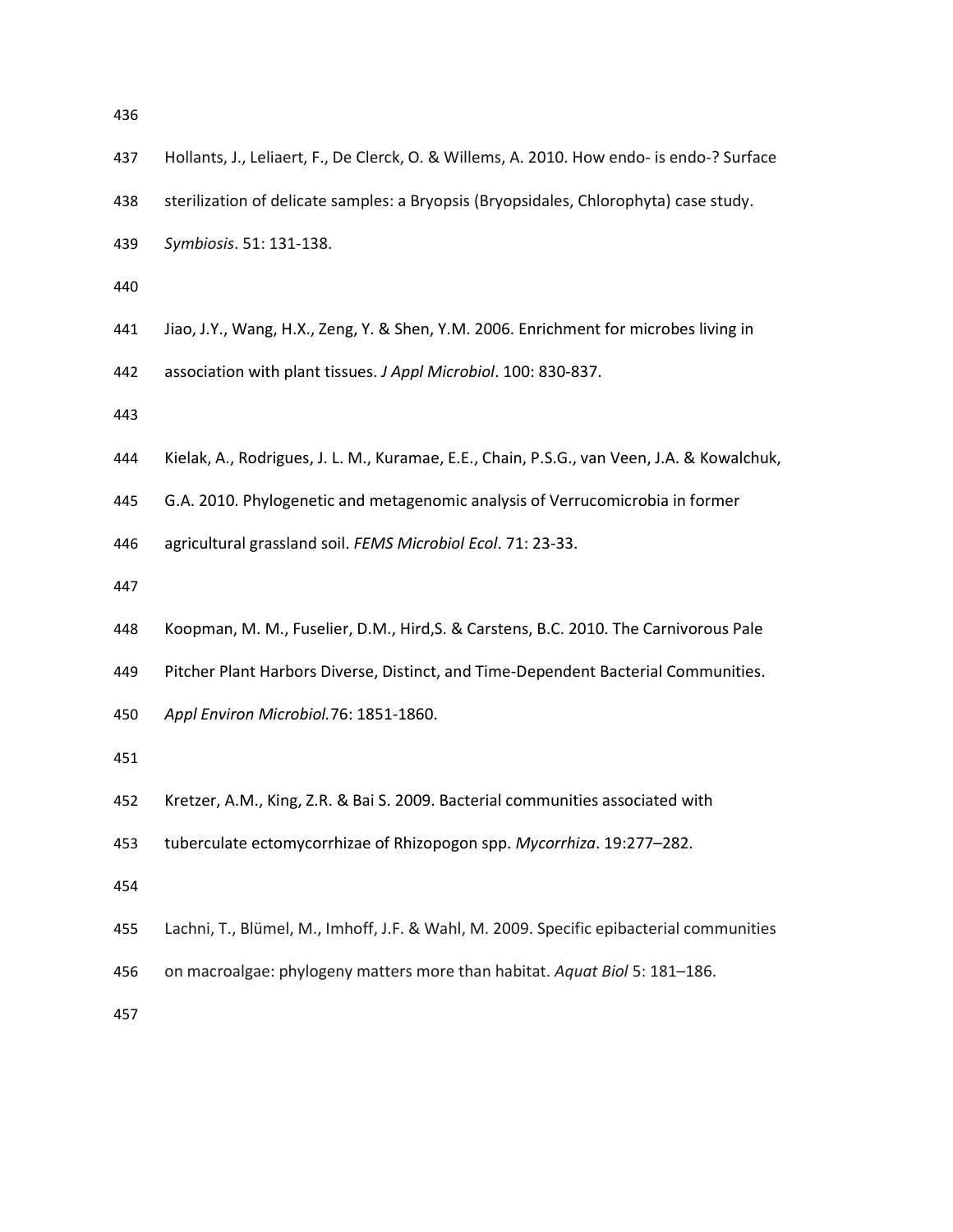|  |  |  |  |  |  |  | 458 Lazarevic, V., Whiteson, K., Huse, S., Hernandez, D., Farinelli, L., Osteras, M., Schrenzel, |
|--|--|--|--|--|--|--|--------------------------------------------------------------------------------------------------|
|--|--|--|--|--|--|--|--------------------------------------------------------------------------------------------------|

- J. & Francois, P. 2009. Metagenomic study of the oral microbiota by Illumina high-
- throughput sequencing. *J Microbiol Methods*. 79: 266-271.
- 
- Martín-Cuadrado, A.B., López-García, P., Alba, J.C., Moreira, D., Monticelli, L.,
- Strittmatter, A., Gottschalk, G. & Rodríguez-Valera, F. 2007. Metagenomics of the Deep
- Mediterranean, a Warm Bathypelagic Habitat. *Plos One*. 2, e914.
- 
- Matsuo, Y., Suzuki, M., Kasai, H., Shizuri, Y. & Harayama, S. 2003. Isolation and
- phylogenetic characterization of bacteria capable of inducing differentiation in the
- green alga Monostroma oxyspermum. *Environ Microbiol*. 5: 25-35.
- 
- Meusnier, I., Olsen, J.L., Stam, W.T., Destombe, C. & Valero, M. 2001. Phylogenetic
- analyses of *Caulerpa taxifolia* (Chlorophyta) and of its associated bacterial microflora
- provide clues to the origin of the Mediterranean introduction. *Mol Ecol.* 10: 931–946.

- Nedashkovskaya, O.I., Vancanneyt, M., Christiaens, L., Kalinovskaya, N.I., Mikhailov,
- V.V. & Swings, J. 2006. Aquimarina intermedia sp nov., reclassification of Stanierella
- latercula (Lewin 1969) as Aquimarina latercula comb. nov and Gaetbulimicrobium
- brevivitae Yoon et al. 2006 as Aquimarina brevivitae comb. nov and emended
- description of the genus Aquimarina*. Int J Syst Evol Microbiol*. 56: 2037-2041.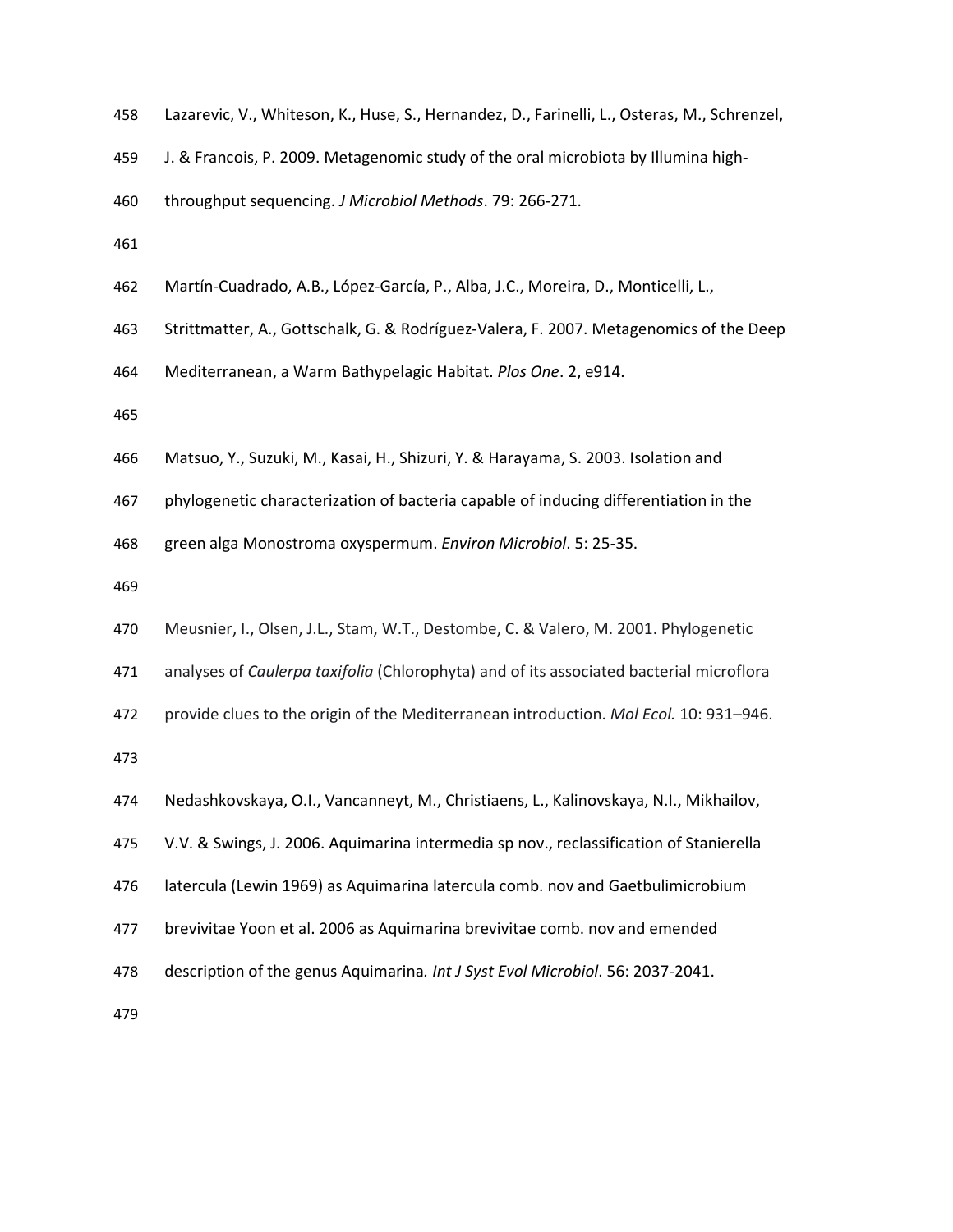| 480 |  |  | Poinar, H., Schwarz, C., MacPhee, R., Miller, W. & Schuster, S. 2006. Mammoth |  |  |  |  |
|-----|--|--|-------------------------------------------------------------------------------|--|--|--|--|
|-----|--|--|-------------------------------------------------------------------------------|--|--|--|--|

metagenomics: New technologies, new insights, new possibilities. *J Vertebr Paleontol*.

- 26: 110A-110A.
- 
- 
- Sakai, M., Matsuka, A., Komura, T., Kanazawa, S. (2004). Application of a new PCR
- primer for terminal restriction fragment length polymorphism analysis of the bacterial
- communities in plant roots. *J Microbiol Methods.* 59:81–89.
- 
- Schloss, Patrick D; Westcott, Sarah L; Ryabin, Thomas; Hall, Justine R; Hartmann,
- Martin; Hollister, Emily B; Lesniewski, Ryan A; Oakley, Brian B; Parks, Donovan H;
- Robinson, Courtney J; Sahl, Jason W; Stres, Blaz; Thallinger, Gerhard G; Van Horn,
- David J; Weber & Carolyn F. 2009. Introducing mothur: Open-source, platform-
- independent, community-supported software for describing and comparing microbial
- communities. *Appl Environ Microbiol*. 75(23): 7537-41
- 
- Staufenberger, T., Thiel, V., Wiese, J. & Imhoff JF. 2008. Phylogenetic analysis of
- bacteria associated with *Laminaria saccharina. FEMS Microbiol Ecol*. 64: 65–77.
- 
- Sun, L., Qiu, F.B., Zhang, X.X., Dai, X., Dong, X.Z. & Song, W. 2008. Endophytic bacterial
- diversity in rice (Oryza sativa L.) roots estimated by 16S rDNA sequence analysis.
- *Microb Ecol*. 55: 415-424.
-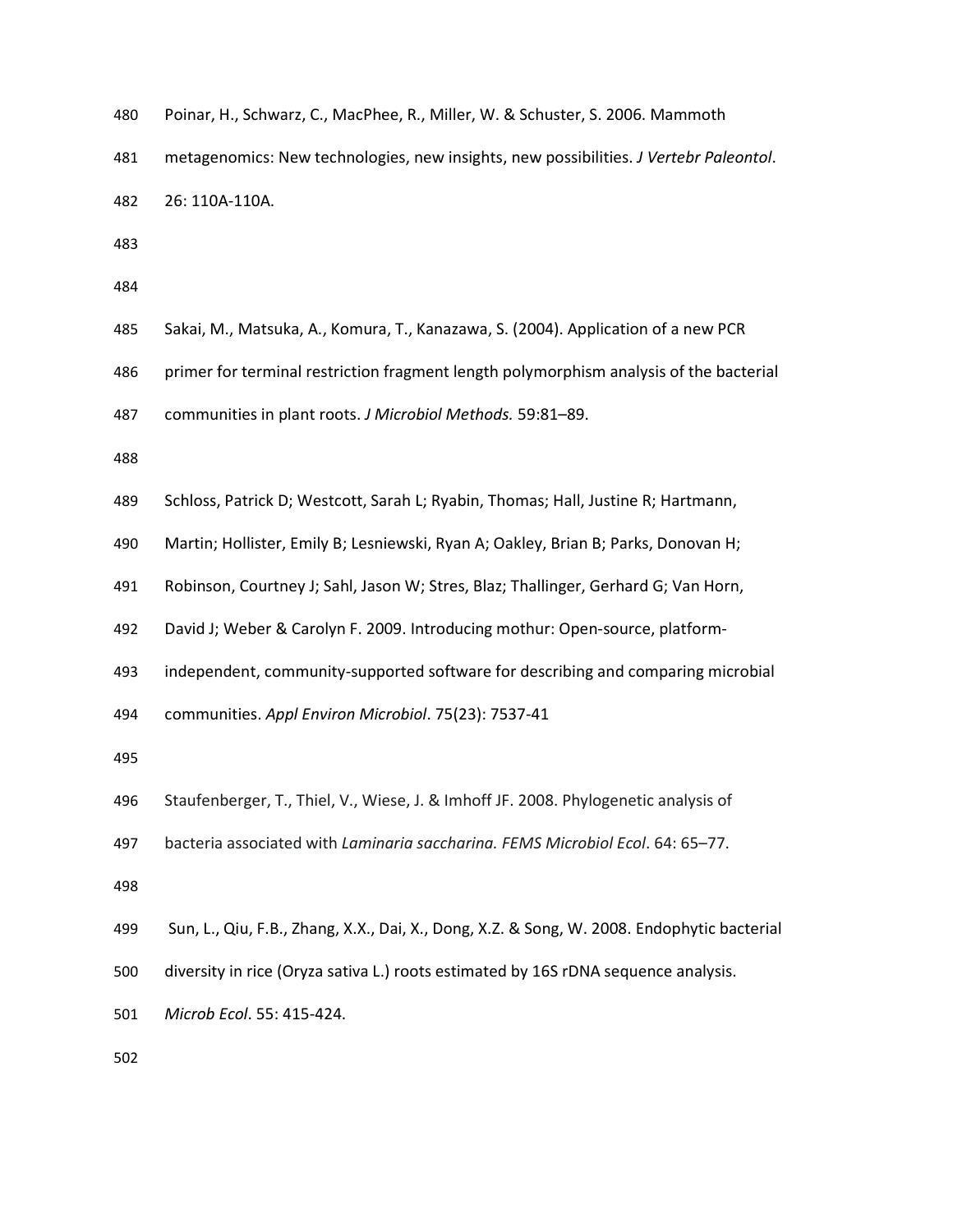| 503 | Suzuki, M., Nakagawa, Y., Harayama, S. & Yamamoto, S. 2001. Phylogenetic analysis     |
|-----|---------------------------------------------------------------------------------------|
| 504 | and taxonomic study of marine Cytophaga-like bacteria: proposal for Tenacibaculum     |
| 505 | gen. nov with Tenacibaculum maritimum comb. nov and Tenacibaculum ovolyticum          |
| 506 | comb. nov., and description of Tenacibaculum mesophilum sp nov and Tenacibaculum      |
| 507 | amylolyticum sp nov. Int J Syst Evol Microbiol. 51: 1639-1652.                        |
| 508 |                                                                                       |
| 509 | Thurber, R.L.V., Barott, K.L., Hall, D., Liu, H., Rodriguez-Mueller, B., Desnues, C., |
|     |                                                                                       |

- Edwards, R.A., Haynes, M., Angly, F.E., Wegley, L. & Rohwer, F.L. 2008. Metagenomic
- analysis indicates that stressors induce production of herpes-like viruses in the coral
- Porites compressa. *Proc Natl Acad Sci USA*. 105: 18413-18418.
- 
- Venter, J.C., Remington, K., Heidelberg, J.F., Halpern, A.L., Rusch, D., Eisen, J.A., Wu,
- D.Y., Paulsen, I., Nelson, K.E., Nelson, W., Fouts, D.E., Levy, S., Knap, A.H., Lomas,
- M.W., Nealson, K., White, O., Peterson, J., Hoffman, J., Parsons, R., Baden-Tillson, H.,
- Pfannkoch, C., Rogers, Y.H. & Smith, H.O. 2004. Environmental genome shotgun
- sequencing of the Sargasso Sea. *Science*. 304: 66-74.

- Wang, Q., Garrity, G.M., Tiedje, J.M. & Cole, J.R. 2007. Naive Bayesian classifier for
- rapid assignment of rRNA sequences into the new bacterial taxonomy. *Appl Environ*
- *Microbiol*. 73: 5261-5267.

- Wang, H.X., Geng, Z.L., Zeng, Y. & Shen, Y.M. 2008. Enriching plant microbiota for a
- metagenomic library construction. *Environ Microbiol*. 10: 2684-2691.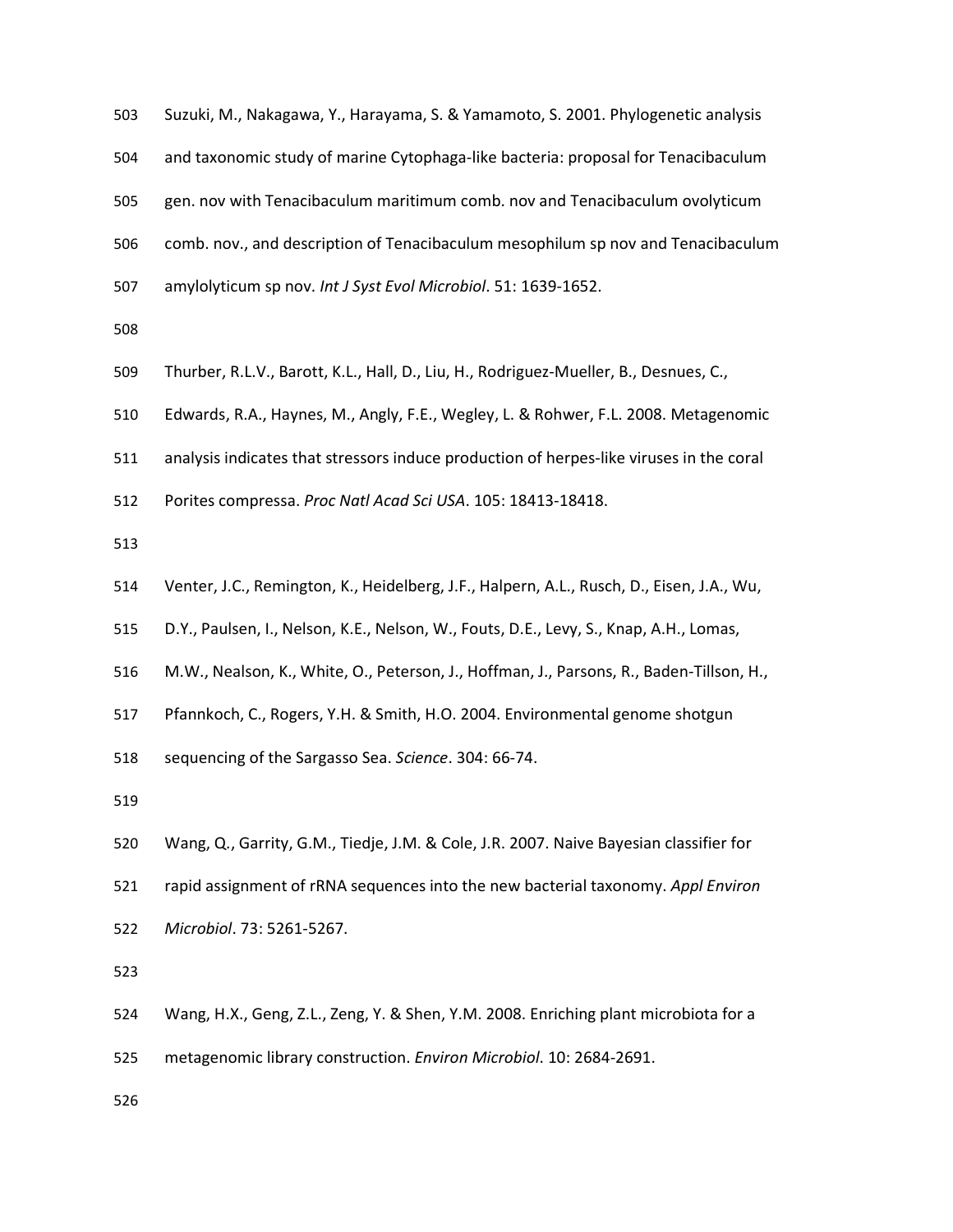| 527 | Wang, S.F., Xiao, X., Jiang, L.J., Peng, X.T., Zhou, H.Y., Meng, J.& Wang, F.P. 2009. |  |  |  |  |  |  |  |
|-----|---------------------------------------------------------------------------------------|--|--|--|--|--|--|--|
|-----|---------------------------------------------------------------------------------------|--|--|--|--|--|--|--|

- Diversity and Abundance of Ammonia-Oxidizing Archaea in Hydrothermal Vent
- Chimneys of the Juan de Fuca Ridge. *Appl Environ Microbiol*. 75: 4216-4220.
- 
- Whatley, J.M., John, P. & Whatley, F.R. 1979. From Extracellular to Intracellular -
- Establishment of Mitochondria and Chloroplasts. *Proc. R. Soc. London, Ser. B*. 204: 165-
- 187.

- Wiese, J., Thiel, V., Nagel, K., Staufenberger, T. & Imhoff, J.F. 2009. Diversity of
- antibiotic active bacteria associated with the brown alga *Laminaria saccharina* from
- the Baltic Sea. *Mar Biotechnol*. 11: 287–300.
- 
- Wilhelm, L.J., Tripp, H.J., Givan, S.A., Smith, D.P. & Giovannoni, S.J. 2007. Natural
- variation in SARII marine bacterioplankton genomes inferred from metagenomic data.
- *Biol Direct*. **2**:27.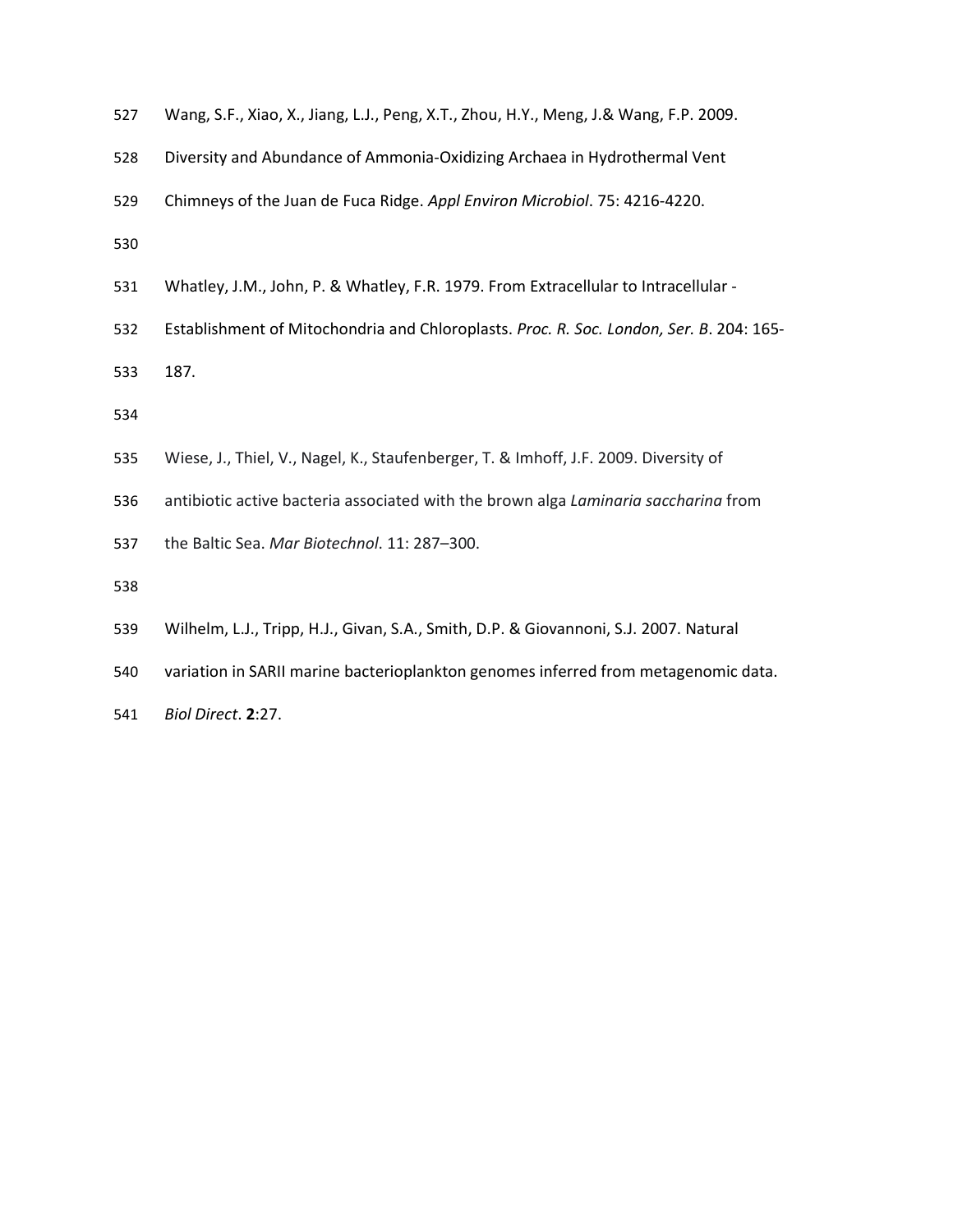**Table 1**- Treatments applied to obtain bacterial DNA associated to *Caulerpa taxifolia* (A-E) and *Posidonia oceanica* (**Individual1/individual2**), and summary of sequencing results and statistical parameters calculated for each protocol. The % of coverage represents the number of OTUs in each sample divided by Chao factor.

| <b>Experimental</b><br>treatments | <b>BE</b>                | <b>CF</b>                | <b>DNA</b><br>extract. | N of sequences obtained | N of sequences after<br>quality control <sup>1</sup> | <b>OTU</b>  | Chao1             | Coverage<br>(%) | N of OTUs<br>standardized for<br>the lowest* | % of chloroplastidial<br>sequences |
|-----------------------------------|--------------------------|--------------------------|------------------------|-------------------------|------------------------------------------------------|-------------|-------------------|-----------------|----------------------------------------------|------------------------------------|
| A (control)                       | $\overline{\phantom{0}}$ | $+$                      | SK                     | 1370                    | 1328*                                                | 158         | 248.621           | 63.55           | 158                                          | 77.64                              |
| В                                 | $+$                      | $+$                      | SK                     | 1522                    | 1496                                                 | 403         | 439.457           | 91.41           | 392                                          | 0.54                               |
| C                                 | $+$                      |                          | SK                     | 1555                    | 1533                                                 | 391         | 435.536           | 89.77           | 378                                          | 0.26                               |
| D                                 | $+$                      | $\ddot{}$                | <b>CTAB</b>            | 1839                    | 1800                                                 | 505         | 597.764           | 84.48           | 455                                          | 0.22                               |
| E.                                | $+$                      |                          | <b>CTAB</b>            | 1488                    | 1466                                                 | 235         | 308.244           | 76.23           | 227                                          | 0.55                               |
| P. oceanica<br>Leaves             | $+$                      | $\overline{\phantom{a}}$ | SK                     | 6361/8078               | 6361/8078                                            | 349/<br>466 | 768.45/906.917    | 45,41/51.38     | $\overline{\phantom{a}}$                     | 97.30/94.41                        |
| P. oceanica<br>Roots              | $+$                      | $\overline{\phantom{a}}$ | <b>SK</b>              | 9512/12073              | 9462/12073                                           | 942/<br>578 | 2654.349/1334.276 | 35.48/43.32     | $\overline{\phantom{a}}$                     | 80.44/90.01                        |

BE- "Bleach-Ethanol pre-treatment"; CF - Chloroplast filtration step (Jiao et al. 2006); SK- FastDNA<sup>®</sup> SPIN Kit for Soil DNA extraction, CTAB – DNA extraction following Doyle & Doyle 1987. **<sup>1</sup>**– Removal of chimeras and sequences with less than 100 bp or more than 2 undetermined nucleotides.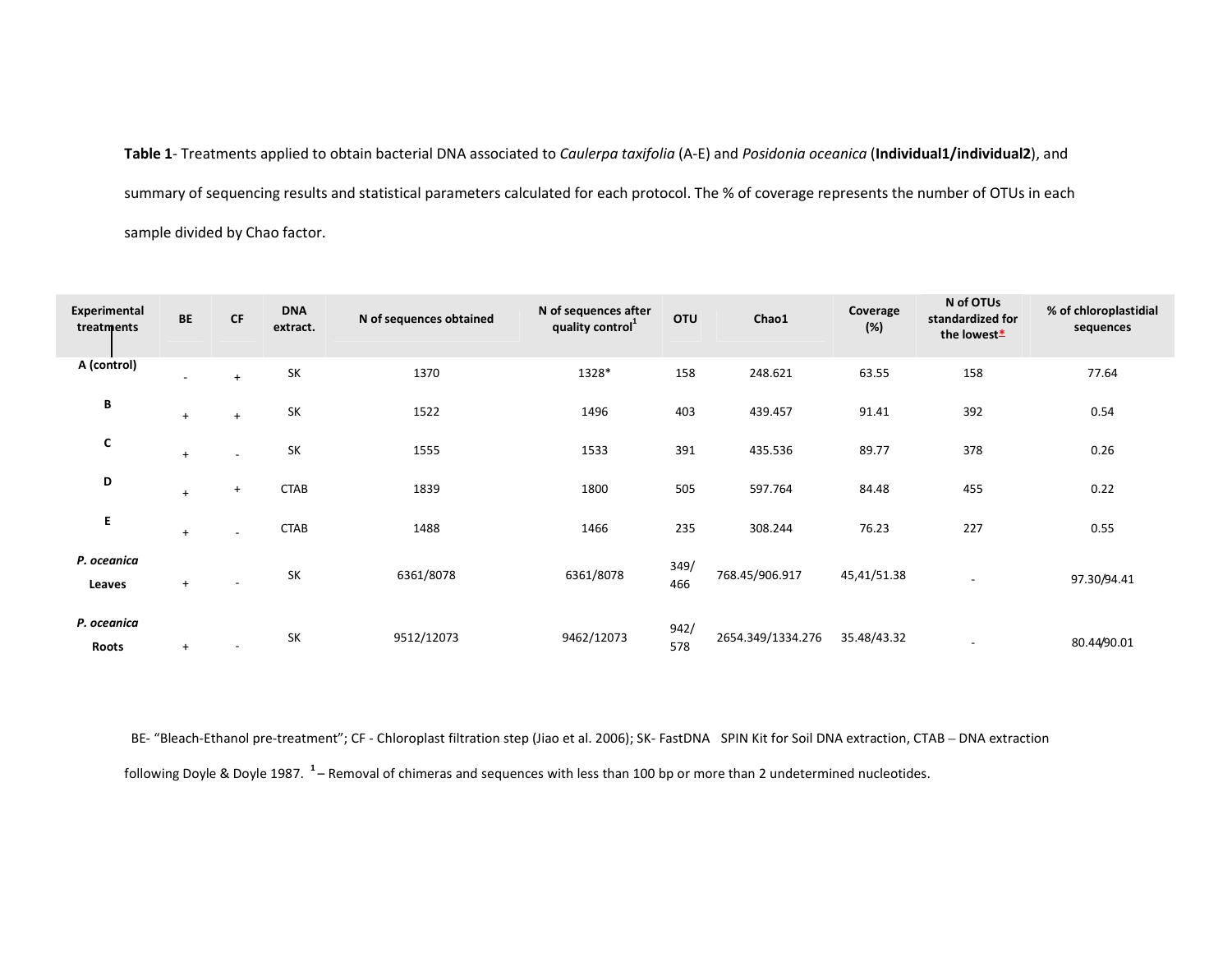| <b>OTUs Class</b>   | <b>Treatment A</b> | <b>Treatment B</b> | <b>Treatment C</b> | <b>Treatment D</b> | <b>Treatment E</b> |
|---------------------|--------------------|--------------------|--------------------|--------------------|--------------------|
| Deltaproteobacteria | 11.11              | 44.35              | 30.17              | 39.65              | 31.94              |
| Gammaproteobacteria | 31.50              | 29.03              | 31.03              | 28.40              | 33.33              |
| Alphaproteobacteria | 44.44              | 10.49              | 11.21              | 8.88               | 16.67              |
| Clostridia          | 0.00               | 2.42               | 8.62               | 7.10               | 5.56               |
| Betaproteobacteria  | 1.85               | 3.23               | 3.45               | 5.33               | 0.00               |
| Cyanophyceae        | 3.70               | 4.83               | 5.17               | 2.96               | 8.33               |
| <b>Bacilli</b>      | 1.85               | 2.42               | 6.04               | 2.37               | 1.39               |
| Deferribacter       | 0.00               | 1.61               | 0.00               | 1.18               | 0.00               |
| Bacteroidea         | 0.00               | 0.81               | 1.72               | 1.18               | 0.00               |
| Verrucomicrobiae    | 0.00               | 0.00               | 0.00               | 0.59               | 0.00               |
| Nitrospira          | 0.00               | 0.00               | 0.00               | 0.59               | 0.00               |
| Mollicutes          | 0.00               | 0.00               | 0.00               | 0.59               | 0.00               |
| Chlamydiae          | 0.00               | 0.00               | 0.00               | 0.59               | 0.00               |
| "Chlorobi group"    | 0.00               | 0.00               | 0.00               | 0.59               | 0.00               |
| Spirochaetes        | 0.00               | 0.00               | 2.59               | 0.00               | 0.00               |
| Flavobacteria       | 3.70               | 0.00               | 0.00               | 0.00               | 0.00               |
| Deinoccoci          | 0.00               | 0.00               | 0.00               | 0.00               | 1.39               |
| Sphingobacteria     | 1.85               | 0.81               | 0.00               | 0.00               | 1.39               |

# **Table 2**- Distribution (in %) of each OTU Class by the different Treatments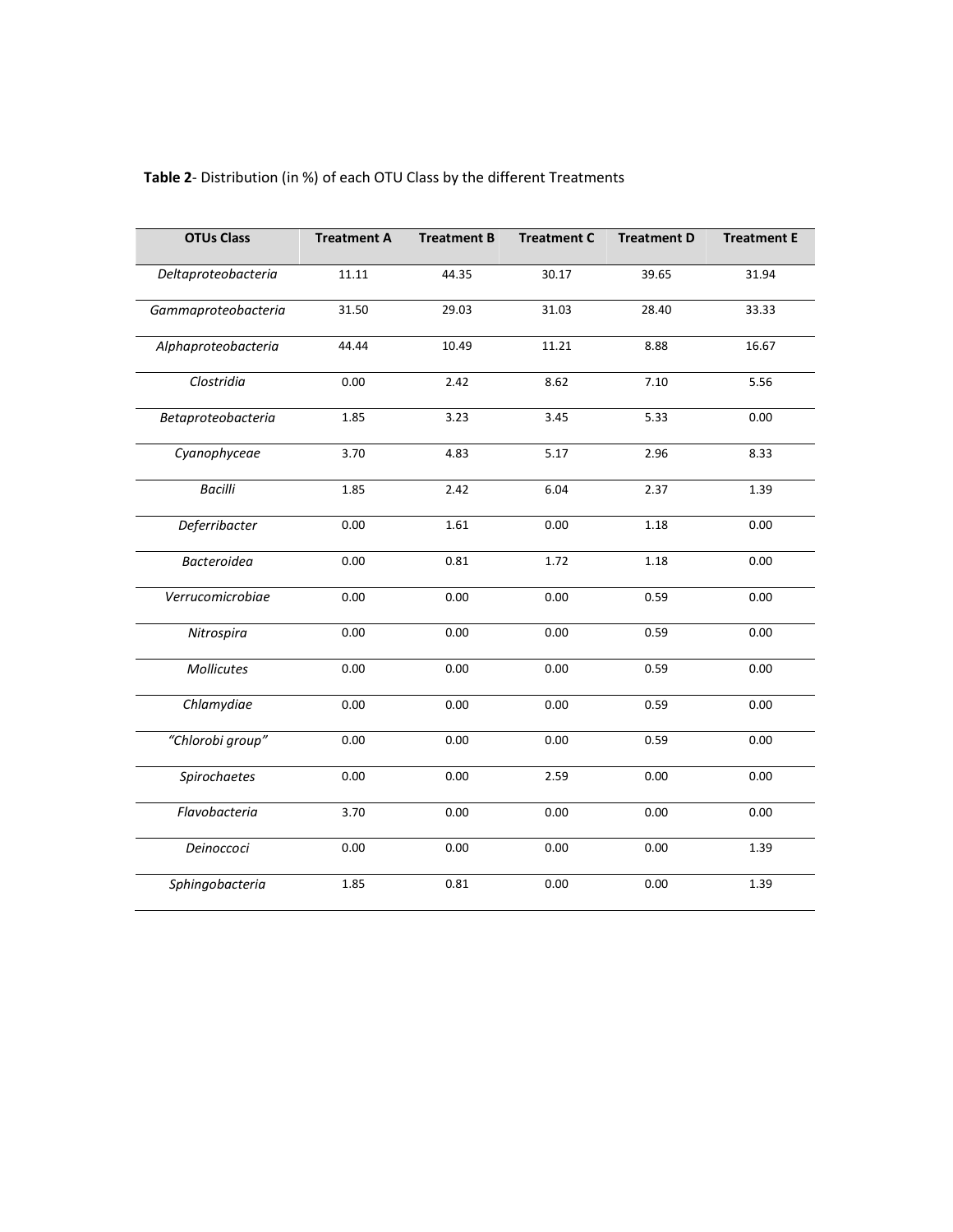

Fig.1. Rarefaction curves derived for samples processed using the different protocols (A-E, cf.

Table 1).



Fig.2. Distribution of OTUs per Kingdom in samples derived using the different treatments (A-E, cf. Table 1). Non-ID sequences were those that had more than 3% difference from the best BLAST hit (and then rejected) or sequences which BLAST result was "uncultured".